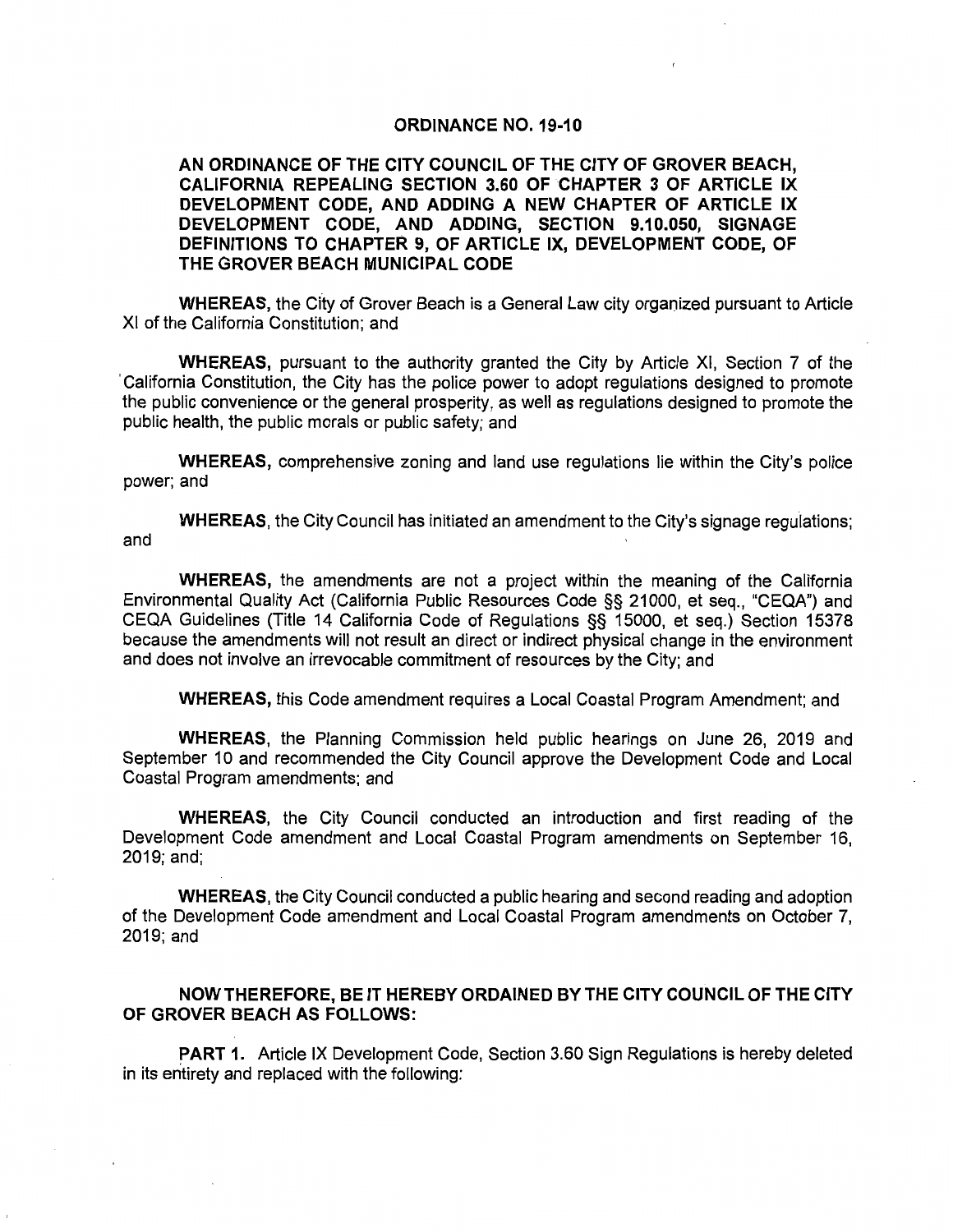# **Chapter 3: Standards for All Development and Land Uses**

# **3.60 Sign Regulations**

Sections:

- 3.60.010 Purpose
- 3.60.020 Applicability
- 3.60.030 Exempt Signs
- 3.60.040 Prohibited Signs
- 3.60.050 Application Requirements
- 3.60.060 Signage within the Coastal Zone
- 3.60.070 Requirements for All Signage
- 3.60.080 Temporary Signs
- 3.60.090 Permanent Signs
- 3.60.100 Special Consideration Signs
- 3.60.110 Nonconforming Signs
- 3.60.120 Signs on City Property

#### **3.60.010 Purpose**

- A. The purpose of this Section is to promote public safety and welfare by regulating signs in keeping with the following objectives:
	- 1. The design, construction, installation, repair and maintenance of signs will not interfere with traffic safety or otherwise endanger public safety;
	- 2. Regulations established by the City Council will provide reasonable protection to the visual environment by controlling the size, height, spacing, and location of signs;
	- 3. That residents, visitors, and sign users will benefit from signs having improved legibility, readability, and visibility; and
	- 4. Adequacy of message opportunities will be applicable to sign users without dominating the visual appearance of the area.

#### **3.60.020 Applicability**

A. This Section applies to all signs including on-site signs, off-site signs, and temporary signs within the City.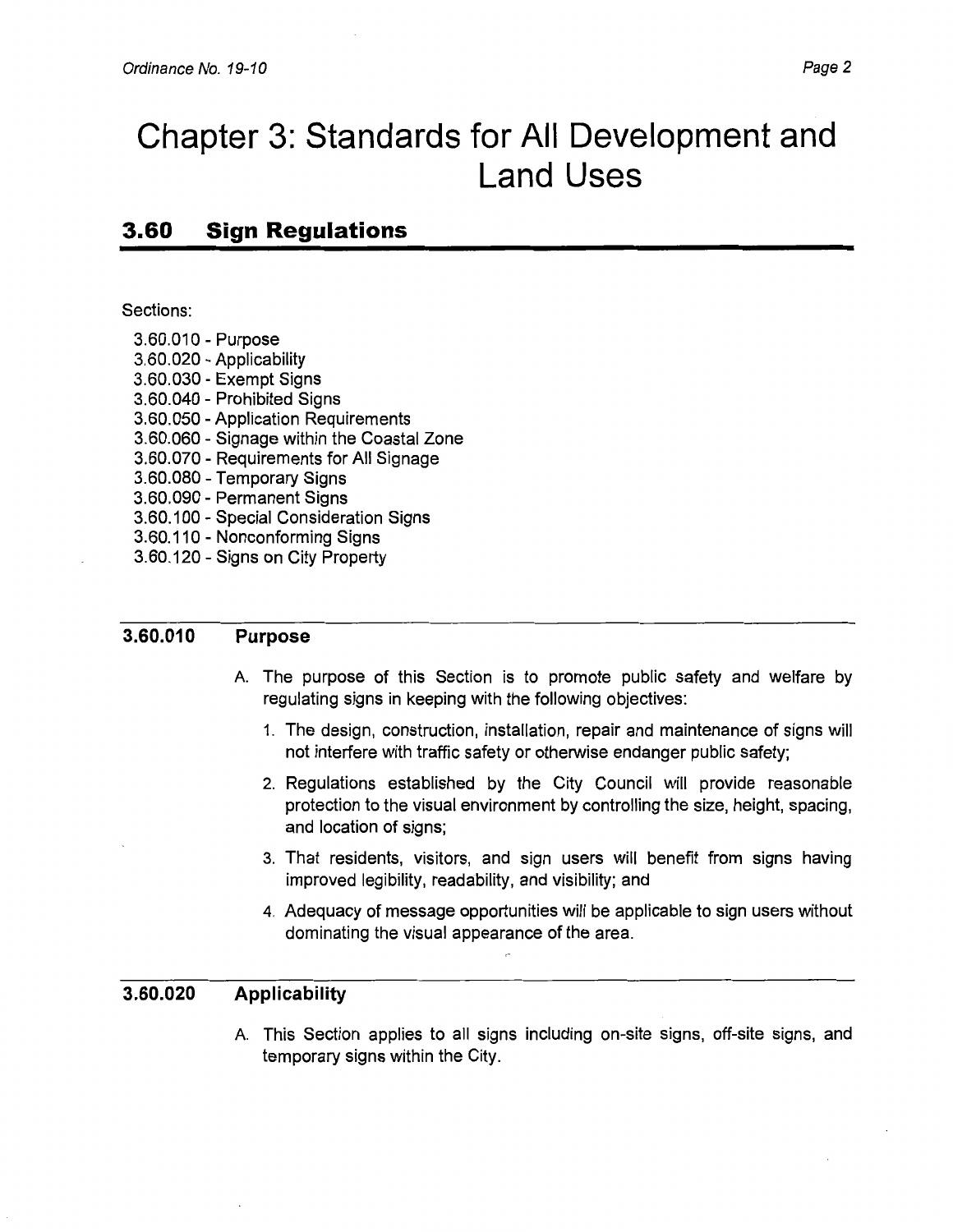- B. No person shall install, alter, or relocate any sign within the City without first meeting requirements of Section 3.60.050 (Application Requirements) unless otherwise exempt consistent with Section 3.60.030.
- c. Nothing in this Section shall be construed to prohibit a person from holding a sign while picketing or protesting on City property and/or right-of-way that is open to the public, so long as the person holding the sign does not block ingress and egress from buildings, create a safety hazard by impeding travel on sidewalks, in bike or vehicle lanes, or on trails, or violate any other reasonable time, place, and manner restrictions adopted by the City.
- D. This Section is not intended to, and does not, restrict speech on the basis of its content, viewpoint, or message. No part of this Section shall be construed to favor commercial speech over non-commercial speech.
- E. A non-commercial message may be substituted for any commercial message displayed on a sign, or the content of any non-commercial message displayed on a sign may be changed to a different non-commercial message, without the need for any approval or permit, provided that the size, and location of the sign is not altered. The purpose of this provision is to prevent any inadvertent favoring of commercial speech over non-commercial speech or favoring of any particular non-commercial message over any other non-commercial message. To the extent any provision of this Section is ambiguous, the term shall be interpreted not to regulate on the basis of the content of the message. This provision prevails over any more specific provisions to the contrary.
- F. Where a particular type of sign is proposed in a permit application, and the type is not expressly allowed, restricted, or prohibited by this Section, the Review Authority shall approve, conditionally approve, or deny the application based on the most similar sign type that is expressly regulated by this Section.
- G. Where a sign may be subject to multiple provisions of this Section 3.60 (Sign Regulations) because it may be considered to fall within more than one of the sign type definitions of Section 9.10.50 (Signage Definitions), the sign shall comply with the most restrictive requirements.

#### **3.60.030 Exempt Signs**

- A. Types of exempt signage. The sign types listed below are exempt from the requirement of a Sign Permit, Registration, and Program, and any corresponding fees provided that the sign is consistent with the standards of Section 3.60. The size and placement standards set forth in subsequent Sections shall be adhered to in order for such sign to qualify as exempt. However, any sign listed below that requires a Coastal Development Permit as provided in Section 3.60.060 shall not be exempt.
	- 1. Any sign, posting, notice, or similar signs placed, installed, or required by law by the City, local school districts, Federal, or State governmental agency.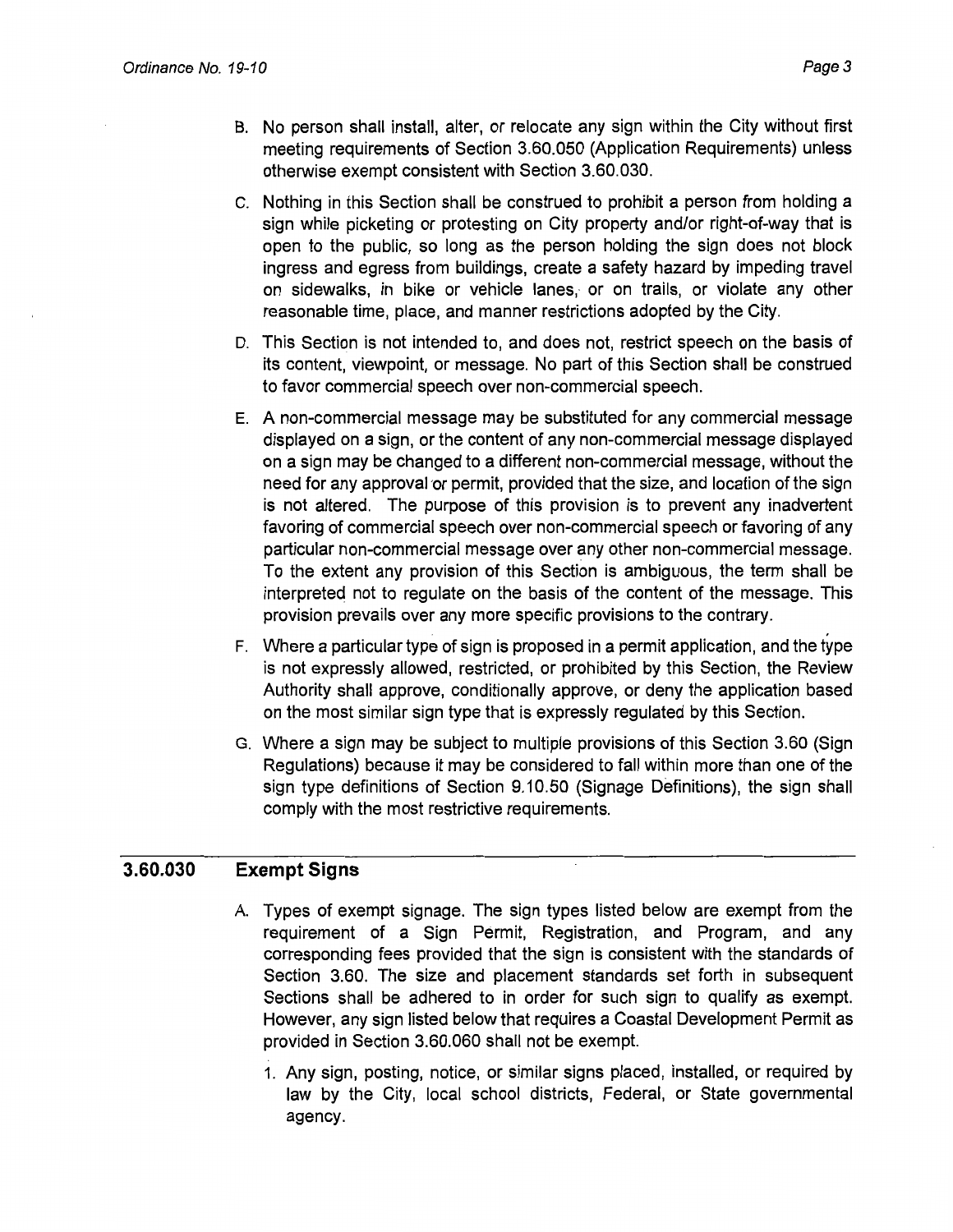- 2. Official Government Flags.
- 3. Flags. Flags displaying either a commercial or non-commercial message are permitted as follows: one flag not to exceed 10 square feet in size in residential zones, and one flag not to exceed 24 square feet in commercial and industrial zones.
- 4. Business information signs. Non-illuminated signs which provide business information including, but not limited to, credit card acceptance, business hours, open/closed, or menus provided signs do not exceed an aggregate six square feet in sign area.
- 5. Special event decorations that display non-commercial messages may be in place up to 45 days per event, except for signs listed in Section 3.60.040.
- 6. Signs affixed to a vehicle through magnets, vinyl application, or other forms of permanent adhesive. Such signage shall not be a banner, board, paper, wood material, or any temporary sign and shall not project or deviate above or from the vehicle profile.
- 7. Art murals displaying a non-commercial message and does not include any registered trademarks, logos, etc. that promotes a commercial product or service.
- 8. Temporary off-site directional signs for limited duration events, placed on private property with permission of the property owner, a maximum of two hours before and one hour after the conclusion of an event. Events are limited to a maximum of three events per week. Maximum sign area is five square feet.
- 9. Non-commercial message signage with a maximum aggregate of threesquare feet for each residence or business in all zones, except in the OS zones.
- 10. Temporary yard signs.
- 11. Temporary projected image signs.
- 12. Temporary window signs.
- 13. Directory signs affixed to a building.

#### **3.60.040 Prohibited Signs**

- A. The following sign types are prohibited within the City.
	- 1. Off-site signage unless expressly authorized by this Section 3.60.
	- 2. Abandoned signs.
	- 3. Signs that simulate in color or design any traffic sign or signal, or which makes use of words, symbols, or characters in such a manner to interfere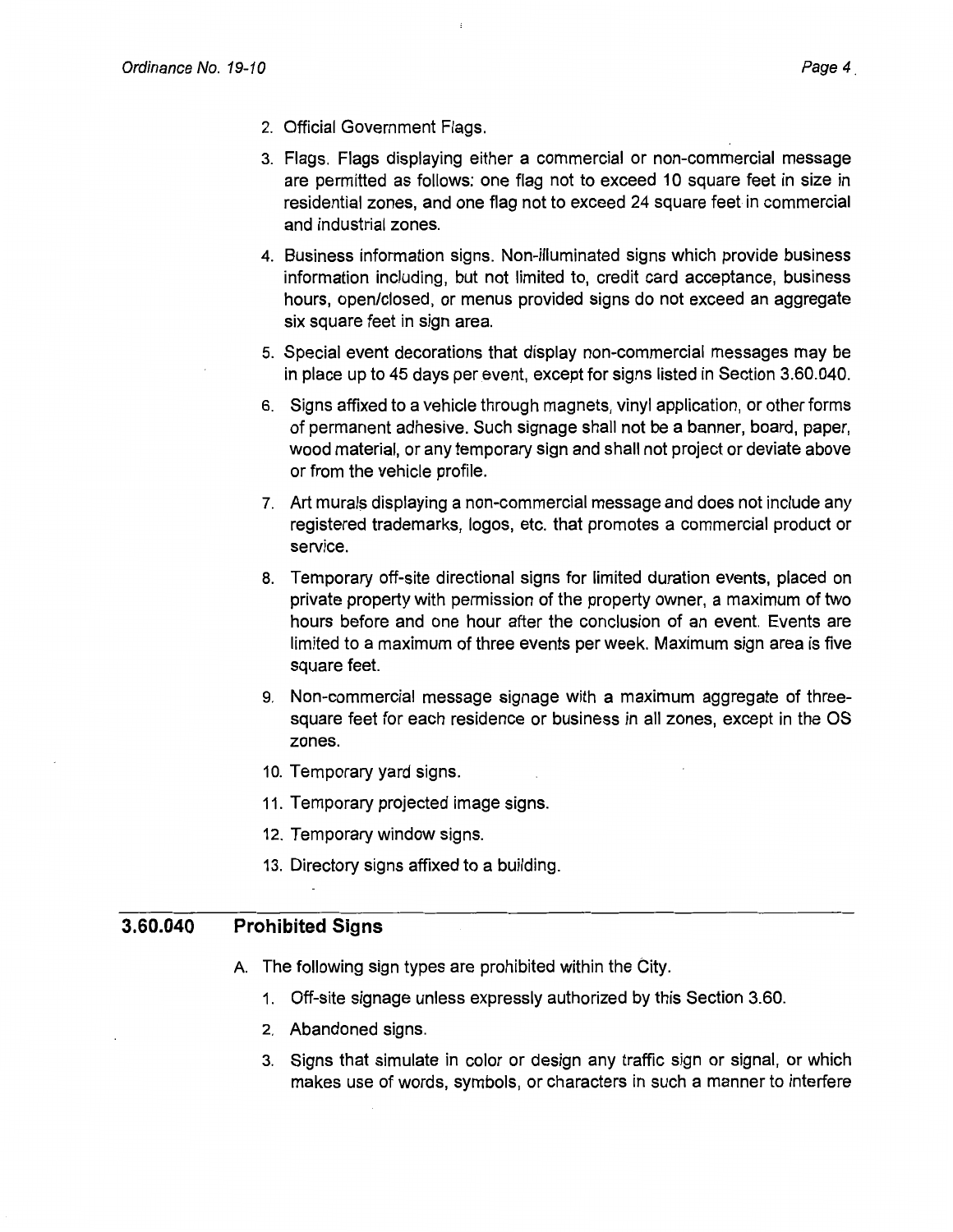with, mislead, or confuse pedestrian or vehicular traffic, including signage that is highly reflective.

- 4. Digital display/LED messaging signs including animated, moving, flashing, blinking, reflecting, glaring, or revolving, or any other similar sign, except electronic message boards displaying time, temperature, or required prices of gasoline or similar fuels.
- 5. Backlit, translucent, semi-transparent and illuminated awnings from a light source under or within the awning.
- 6. Roof signs.
- 7. Snipe signs or any other sign attached to a tree, utility pole, fence post, etc.
- 8. Inflatable signs, including but not limited to air-activated graphics.
- 9. Feather flag signs.
- 1 O. Signs, including non-commercial signs that are placed or encroach into the right-of-way without a valid encroachment permit issued by the City Engineer.
- 11. Signs emitting audible sounds, odors or particulate matter.
- 12. People signs except human signs used as in-person protest picketing.
- 13. Mobile signs that utilize the parking of off-site mobile billboard advertising displays for the direct purpose of advertising a business off-site, as defined herein, either standing alone, or attached to a motor vehicle, upon any public street, City owned land, or on private property.
- 14. Billboards.
- 15. No sign shall be located within the sight triangle as defined in Section 3.10.030 of the Development Code.

#### **3.60.050 Application Requirements**

- A. Applicability.
	- 1. Sign Registration.
		- a. A Sign Registration is required for temporary A-frame and banner signs as specified in this Section and shall be submitted and approved by the Director prior to installation of the sign.
	- 2. Sign Permit.
		- a. A Sign Permit is required for all signs unless otherwise specified in this Section and shall be submitted and approved by the Director prior to installation of the sign.
	- 3. Sign Program.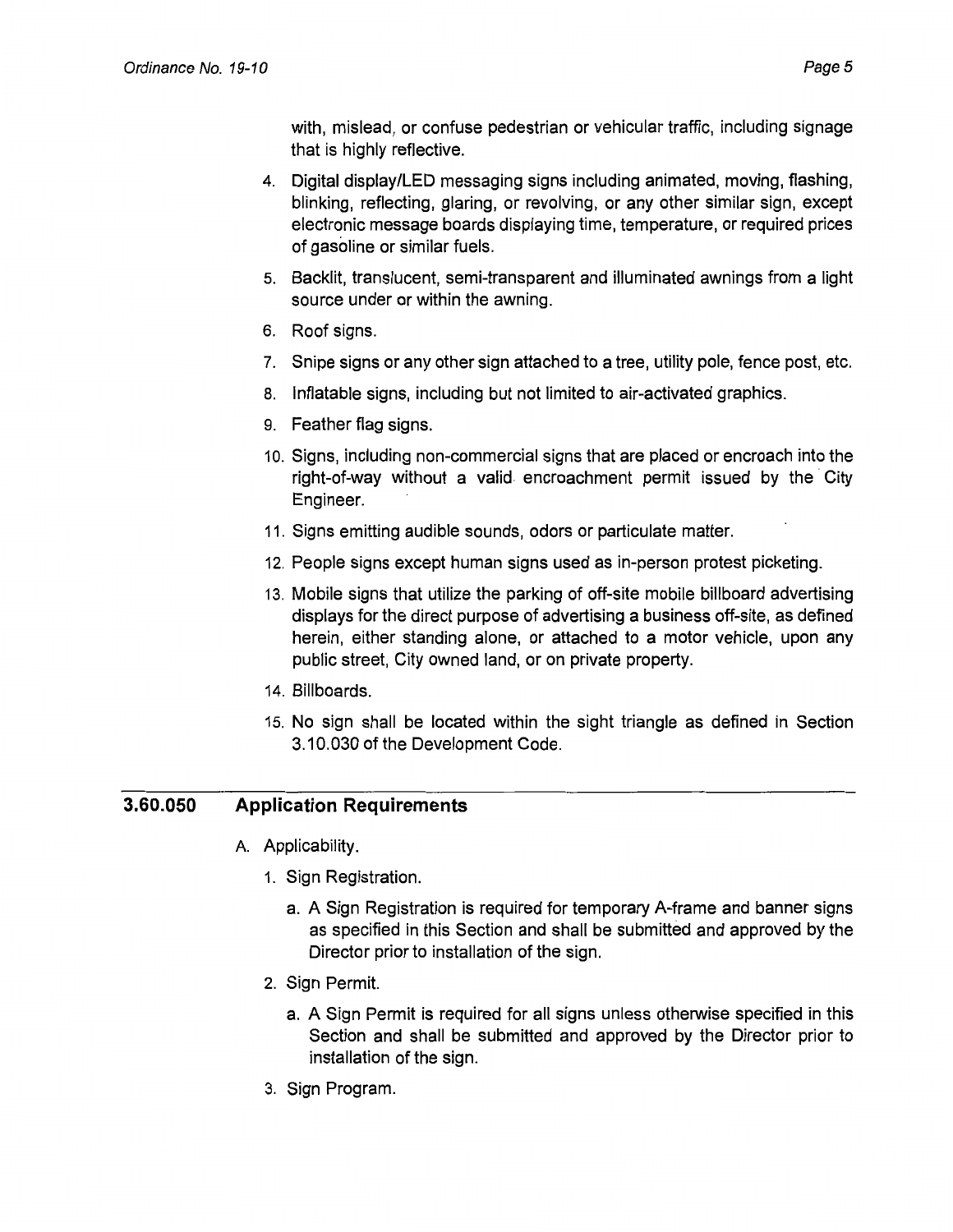- b. A Sign Program shall require approval of a Use Permit consistent with Section 6.20.060.
- c. As part of a Sign Program approval, exceptions may be granted to the standards of this Section if the findings can be made as required in Subsection 3.60.050.C.
- B. Procedures.
	- 1. Application requirements. An application for a Sign Registration, Sign Permit, or Sign Program shall be filed on the form(s) provided by the Department, together with all required fees and all other information and materials specified by the application submittal requirements provided by the Department. It is the applicant's responsibility to provide evidence to support any required findings.
	- 2. Other permits required. In addition to the requirements of this Section, all signs shall be in compliance with applicable requirements of the California Building Code and any additional permits or requirements.
	- 3. Review authority. Table 3.4 identifies the Review Authority responsible for reviewing and making a decision on each type of sign approval.

|                       | Table 3.4 - Review Authority |            |         |
|-----------------------|------------------------------|------------|---------|
| <b>Type of Action</b> | <b>Director</b>              | Commission | Council |
| Sign Registration     | Decision                     | Appeal     | Appeal  |
| Sign Permit           | Decision                     | Appeal     | Appeal  |
| Sign Program          | Recommendation               | Decision   | Appeal  |

- c. Findings. The Planning Commission may approve a Sign Program, only after making the following findings:
	- 1. There are special circumstances applicable to the property including size, shape, topography, location, surroundings, building placement, public access or architectural style that warrant modified standards.
	- 2. The sign is in substantial compliance with any applicable design guidelines and Sign Design Subsection 3.60.070.C.
	- 3. The sign's design or proposed construction will not threaten the public health, safety, or welfare.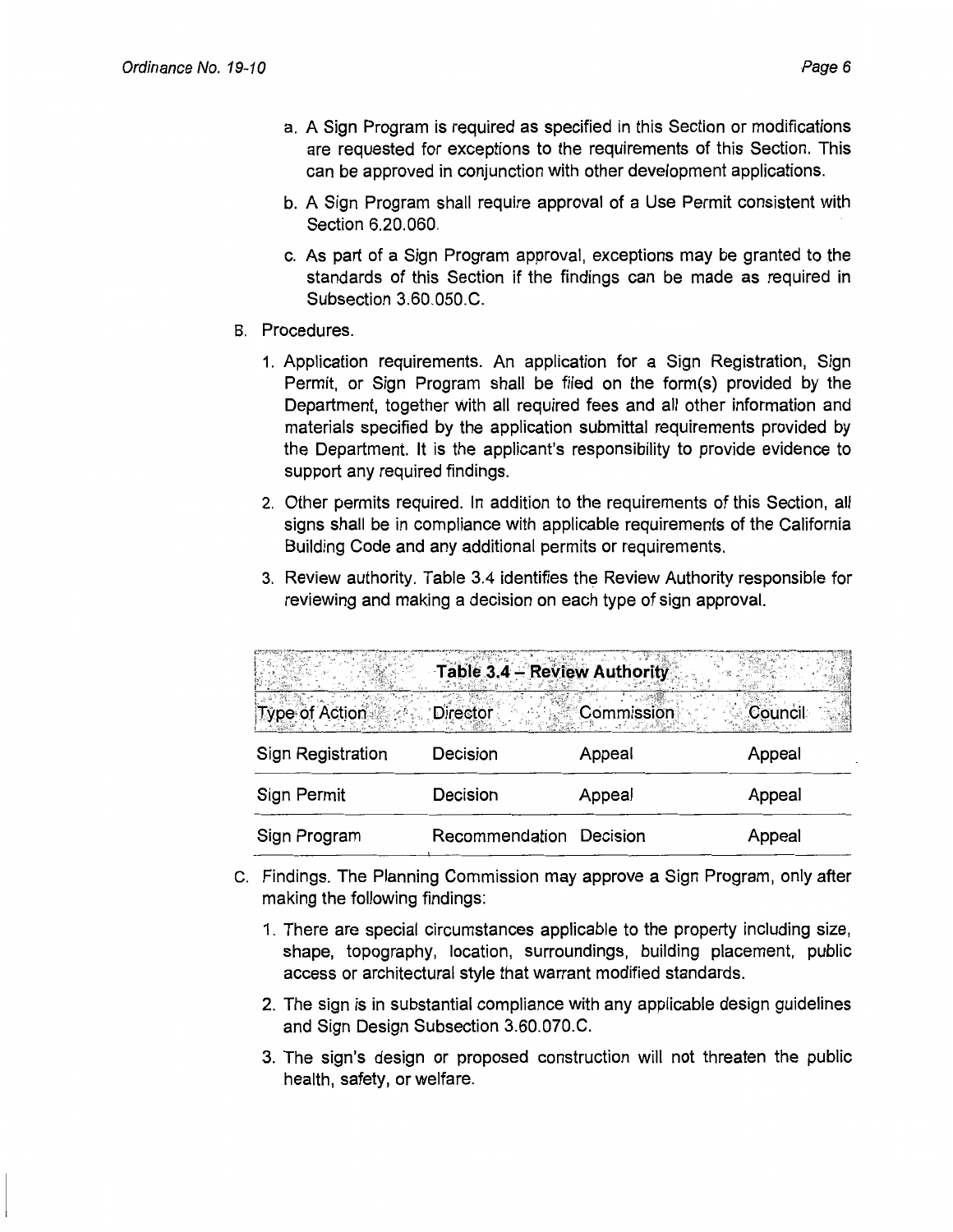## 3.60.060 Signage within the Coastal Zone

Within the Coastal Zone, new signs shall be of a size, location, and appearance so as not to detract from scenic areas or views from public roads and other public viewing points. A Coastal Development Permit is required for any sign that could impact public recreational access, including parking opportunities near beach access points or parklands, including any changes in parking timing and availability, and any signage indicating no public parking, no trespassing, and/or no public coastal access allowed. Coastal Development Permits for signs shall be consistent with all applicable Local Coastal Program standards.

### 3.60.070 Requirements for All Signage

- A. Sign Message.
	- 1. Allowed signage may contain commercial or non-commercial message, provided that the sign complies with the size, height, area, location, and other requirements of this Section.
- B. Sign Measurement Criteria. The measurement of sign area and height shall be regulated as follows:
	- 1. Sign area. The area of a sign is calculated by enclosing the extreme limits of all framing, emblem, logo, representation, writing, or other display composed of squares or rectangles with no more than eight (8) lines as shown in Figure 3.6.

### Figure 3.6 - Sign Area Calculations

Example of Individual Letter Surface Area Calculation



 $X'_{x}Y' + X'_{x}Y' =$ SIGN AREA

Example of Surface Area Calculation Limits of Framing



# $X'$ <sub>x</sub> $Y'$ = SIGN AREA

- 2. Sign structure. Supporting sign frame and support structures that are incidental to the display itself shall not be computed as sign area.
- 3. Double-sided signs. The area of a double-sided sign that has no more than 24 inches separating the outer surfaces of the sign's two parallel planes shall be computed by multiplying the total height by the total length of only one side of the sign area.
- 4. Three-dimensional objects. Where a sign consists of one or more three dimensional objects (e.g., balls, cubes, clusters of objects, sculpture, or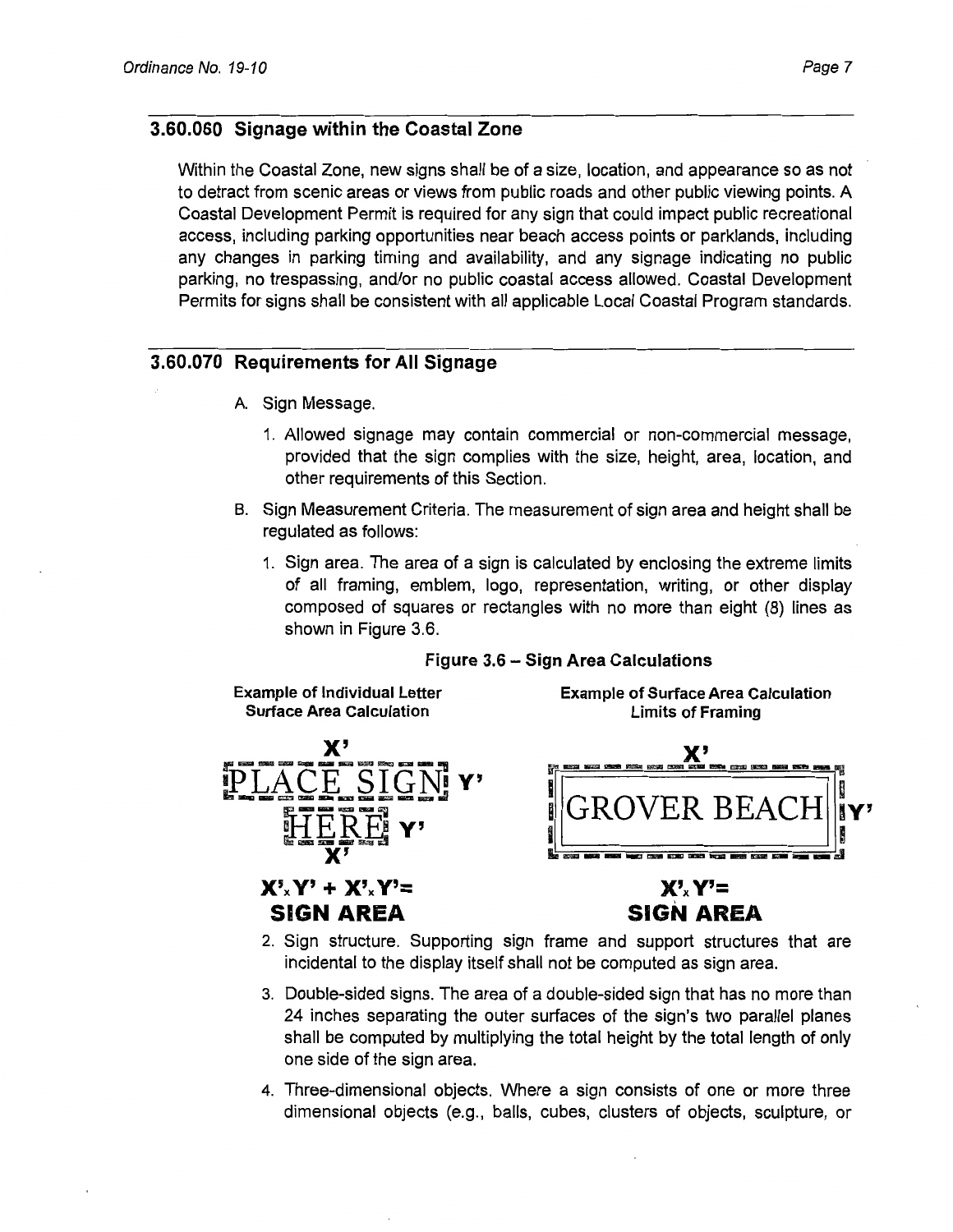5. Multiple objects. When signs are composed of individual elements, the area of all sign elements, which together convey a single complete message, are considered a single sign as shown in Figure 3.7



6. Height. Sign height is measured as the vertical distance from the highest elevation of the finished grade below or surrounding the base of the sign to the top of the highest element of the sign. In cases where substantial fill is proposed, "finished grade" shall be established by the Director, consistent with properties in the immediate vicinity, and shall not be artificially raised to gain additional sign height. If highest finished grade surrounding the sign is lower than the grade of an adjacent street, the height of the sign shall be measured from the top of curb elevation nearest to the sign as shown in Figure 3.8





- c. Sign design, materials, and illumination. All signs shall be designed and constructed in compliance with the following standards:
	- 1. Design and construction.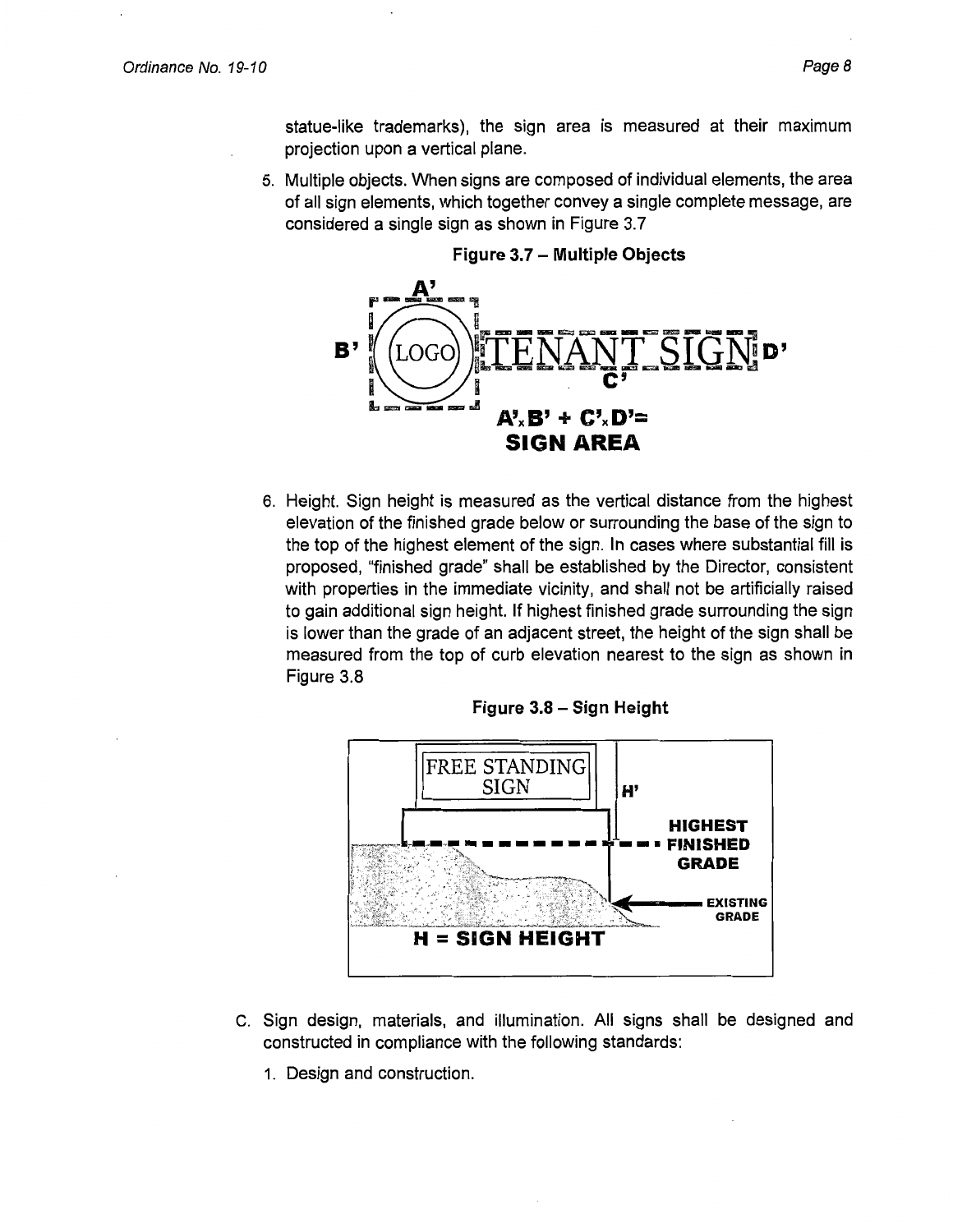- a. Signs shall be in compliance with all applicable Council adopted design guidelines and standards.
- b. The size of the structural elements (e.g., columns, crossbeams, and braces) shall be proportional to the sign type they are supporting.
- c. Signage shall be designed so that it is integrated with the design of a building.
- d. Signs shall be securely attached to a building, structure or ground.
- e. Freestanding signs utilizing bases shall be a minimum of one foot in height with a maximum height of three feet. Bases shall be decorative and located in a landscape planter.
- 2. Materials.
	- a. Sign materials including framing, supports, and base, shall be compatible with the type and scale of materials used in the building's design.
	- b. Sign materials shall be durable and capable of withstanding weathering over the life of the sign with reasonable maintenance.
	- c. Use of raceways to place signage shall be painted to match the building color.
- 3. Illumination.
	- a. Lighting for signs shall not create a hazardous glare for pedestrians or vehicles.
	- b. The light source shall be shielded from view, except for diffused exposed neon.
	- c. Externally illuminated signs shall utilize focused light fixtures that are directed towards the sign.
	- d. Signs shall be designed so that illumination does not exceed 10 foot candles (100 lumens) measured at a distance of 10 feet from the sign.
	- e. Signs in commercial and industrial zones with building elevations that directly face adjacent residential zones shall not be illuminated.
- D. Sign Maintenance. All signs shall be continuously maintained in compliance with the following standards:
	- 1. Each sign and supporting hardware shall be maintained in good repair so that it is able to function properly at all times. This includes the replacement of burned out or broken light bulbs, and repair or replacement of faded, peeled, cracked, or otherwise damaged parts of a sign.
	- 2. Any repair to a sign shall be of materials and design of equal or better quality as the original sign.
	- 3. Signs that have been physically damaged by weather or physical impact shall be repaired.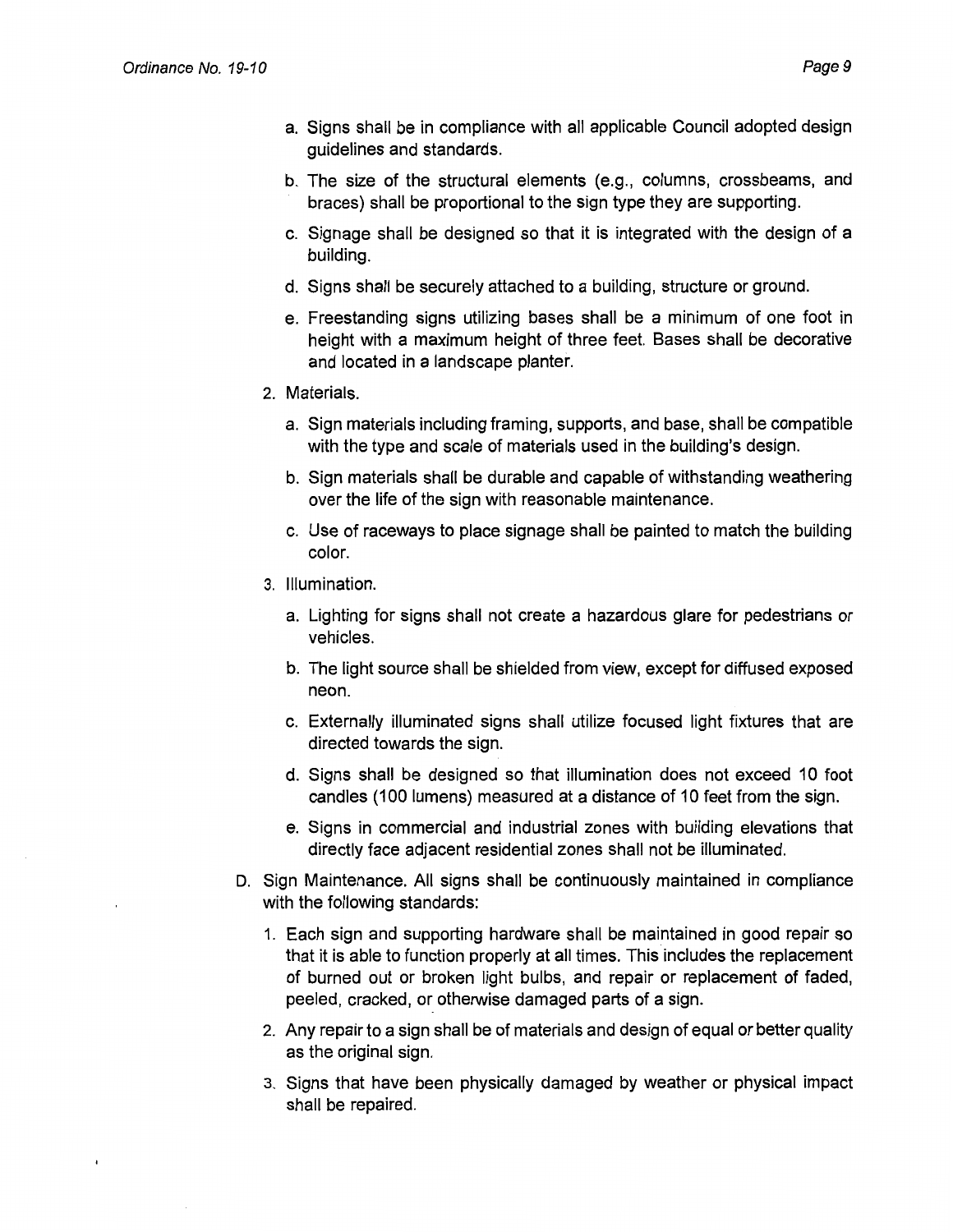4. When an existing sign is replaced, all brackets, poles, and other supports that are no longer required shall be removed.

# **3.60.080 Temporary Signs**

A. Purpose. The purpose of these regulations is to ensure that temporary signs do not create a distraction to the traveling public or cause visual blight to the aesthetic environment.





- B. Temporary signs allowed. The following temporary signs are allowed:
	- 1. A-Frame signs.
		- a. Zones allowed. Allowed in commercial zones, industrial zones, Recreational, Education, and Public uses in the Public Facilities zone as defined in Section 2.50.020, and Urban Reserve zone.
		- b. Maximum sign area. Six square feet.
		- c. Number of signs. One per business.
		- d. Sign height. Minimum sign height of two feet. Maximum sign height of five feet.
		- e. Location. A-frame signs shall be placed on private property and cannot interfere with pedestrian ingress or egress as required by the Building Code. Exception: An A-frame sign may be located in the right-of-way with an approved encroachment permit if the building is less than five feet from the City's right-of-way and there is no other feasible location to place the sign on privately owned property outside of the City's right-of-way.
		- f. Time of display. A-frame signs shall only be displayed during the hours of business operations.
	- 2. Banner signs.
		- a. Zones allowed. Allowed in commercial zones, industrial zones, Recreational, Education, and Public uses in the Public Facilities zone as defined in Section 2.50.020, Recreational, Education, and Public uses in residential zones as defined in Section 2.20.030, and Urban Reserve zone.
		- b. Maximum sign area. 24 square feet.
		- c. Number of signs. One per business.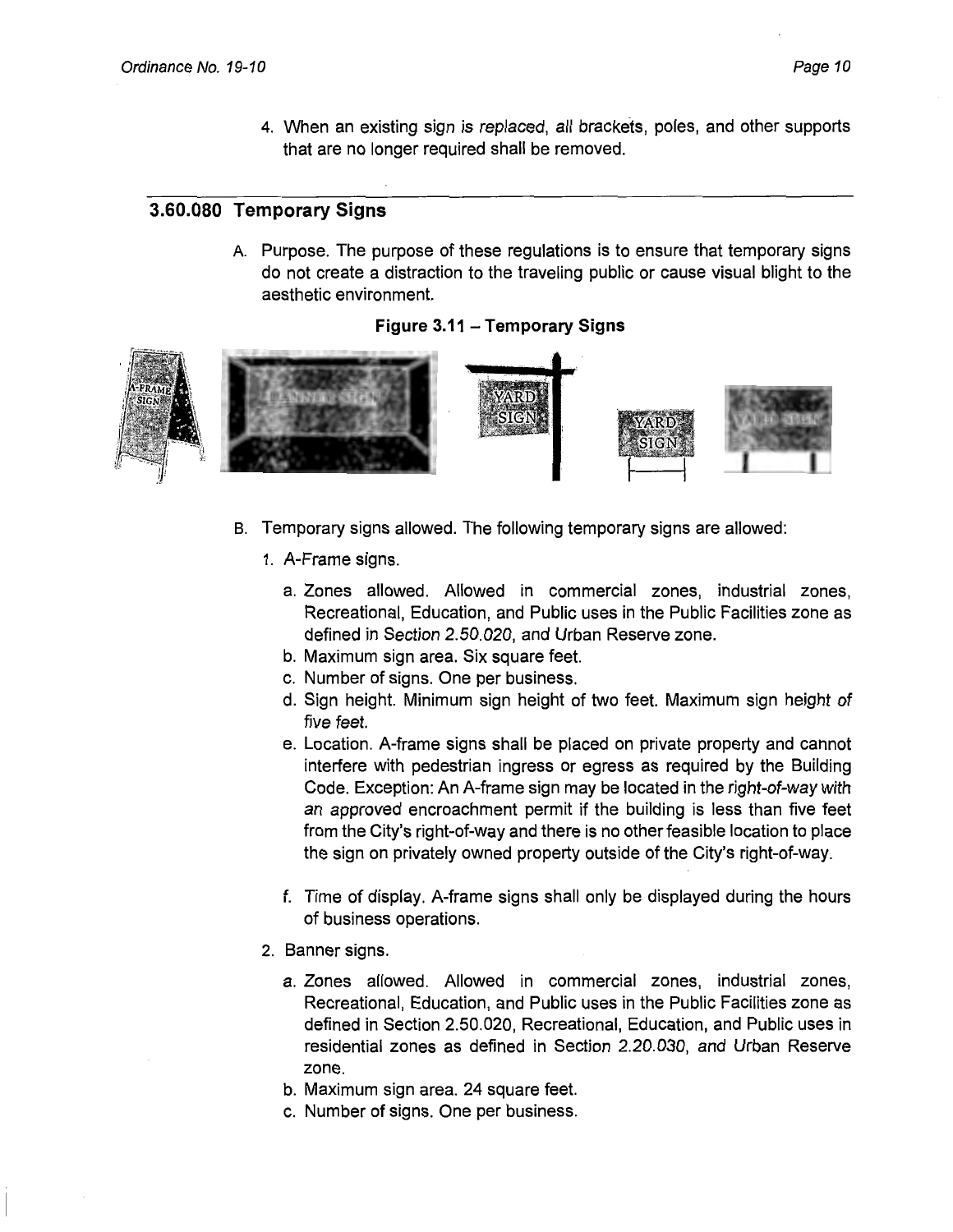- d. Location. Shall not be located above a first story or located on roof.
- e. Time of display. May be in place a maximum of 30 consecutive days. Once removed, a minimum of 30 consecutive days must pass before installing a new banner sign.
- 3. Projected image signs.
	- a. Zones allowed. Allowed in commercial zones and industrial zones.
	- b. Number of signs. One projected image sign per business.
	- c. Projected image signs may be in place a maximum of 30 days. A minimum of 30 consecutive days must pass before installing a new projected image sign.
	- d. Time of display. Only be displayed during the hours of business operation.
- 4. Window signs. Window signage is considered graphics, lettering, or perforated window film on windows visible from the right-of-way.
	- a. Zones allowed. Allowed in commercial zones, industrial zones, Recreational, Education, and Public uses in the Public Facilities zone as defined in Section 2.50.020, and Urban Reserve zone.
	- b. Maximum sign area. Window signs shall not exceed 50 percent of window area, except for properties in the CVS, VS, CB and CBO zones, where window signs shall not exceed 33 percent of window area.
	- c. Location. Shall not be located above a first story window.
	- d. Time of display. May be in place a maximum of 180 consecutive days. Once removed, a minimum of 30 consecutive days must pass before installing a new temporary window sign.
- 5. Yard Signs in residential zones.
	- a. Maximum sign area. Three square feet.
	- b. Number of signs. One per property or residential unit when multiple units are located on one common lot. Residential developments with a common lot are allowed a maximum of one yard sign per unit during an event on the common lot, with permission of the common lot ownership.
	- c. Maximum height. Six feet as· measured from average natural grade.
	- d. Location. May be located within the front and street side setback, behind the back of sidewalk or curb if no sidewalk is present. In no instance may a yard sign be placed on a sidewalk, public or private street.
	- e. Time of display. All yard signs shall be temporary and only placed during an event subject to the following:
		- i. Event. Yard signs may be placed prior to an event, but must be removed within seven days after the event or purpose for which the sign is erected. For purposes of example only, a political sign shall be removed within seven days after an election. A yard sign that designates a sale or rental of a property would be required to be removed within seven days after the property is sold, leased or rented. A sign for an on-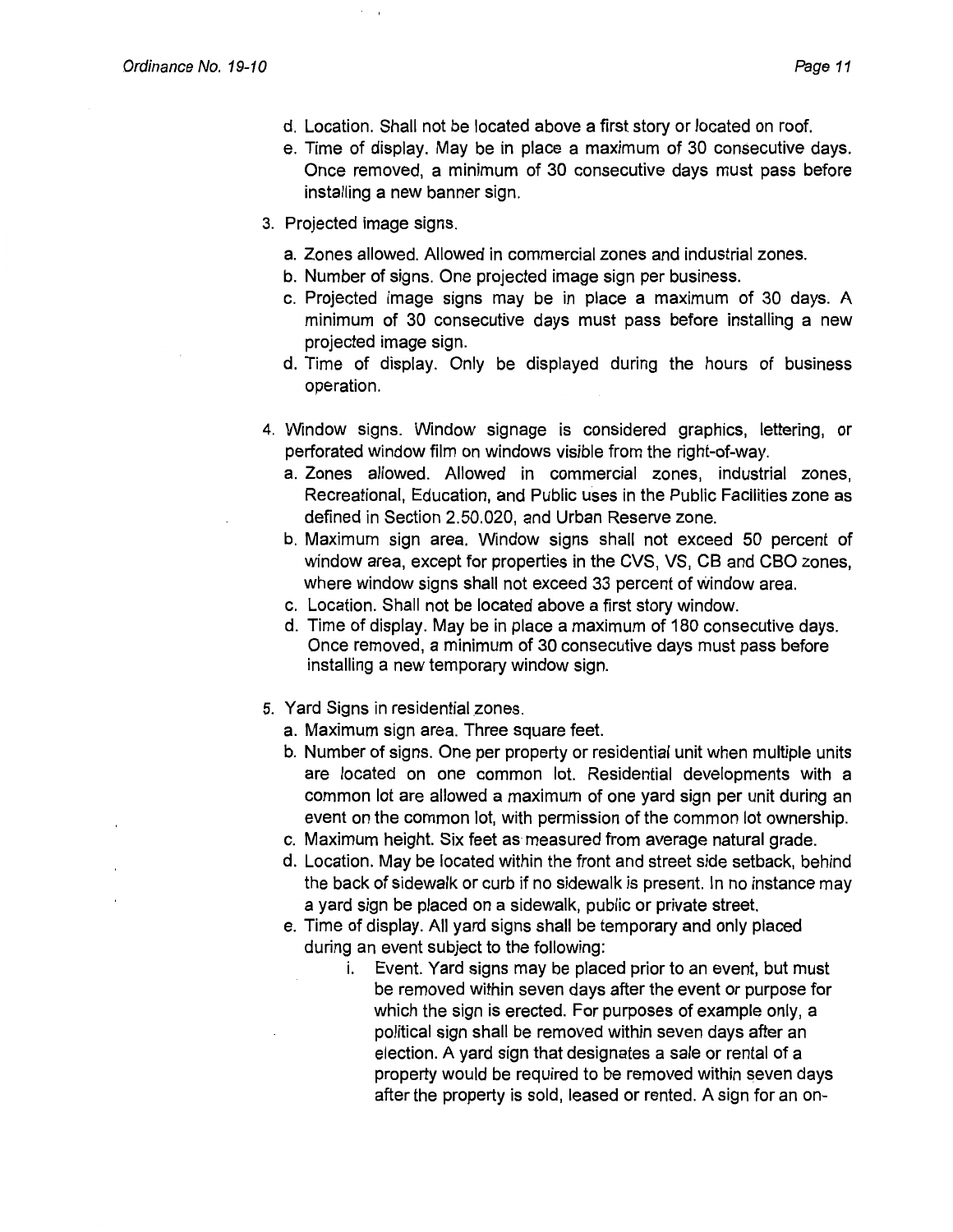site sales event shall be removed within seven days after the event.

- 6. Yard signs in commercial zones, industrial zones, Public Facilities zone, and Urban Reserve zone.
	- a. Zones prohibited. Yard signs are prohibited in Open Space zones.
	- b. Maximum sign area. 32 square feet.
	- c. Number of signs. One per business.
	- d. Maximum Height. Six feet.
	- e. Location. Must be located on private property and shall not encroach within the right-of-way (streets, sidewalks, easements, etc.).
	- f. Time of display. All yard signs shall be temporary and only placed during an event subject to the following:
		- i. Event. Yard signs shall be placed prior to an event but must be removed within seven days after the event or propose for which the sign is erected. For purposes of example only, a political sign shall be removed within seven days after an election. A real estate sign shall be removed within seven days after the property is sold, leased or rented. A sign for on-site sales event shall be removed within seven days after the event.
- 7. Yard Sign Exceptions. The following are exceptions to yard signage standards in all zones, excluding Open Space zones, for all properties or multiple units/tenants located on one common lot, 60 days prior to a federal, state, or local election and up to seven days after an election:
	- a. Maximum sign area. Total sign area shall not exceed an aggregate of 32 square feet in addition to other allowed yard signs.
- C. General to Temporary Signage requirements. Temporary signs are allowed only in compliance with the provisions of this Section 3.60 and shall not have any attachments, including, but not limited to, balloons, pennant flags, ribbons, loudspeakers, or other items to attract attention.

### **3.60.090 Permanent Signs**

· Signs shall comply with the standards provided in this Section. The purpose of these regulations is to ensure that permanent signs serve a common purpose to promote, identify, and provide : information on a business or commercial activity located on the premise.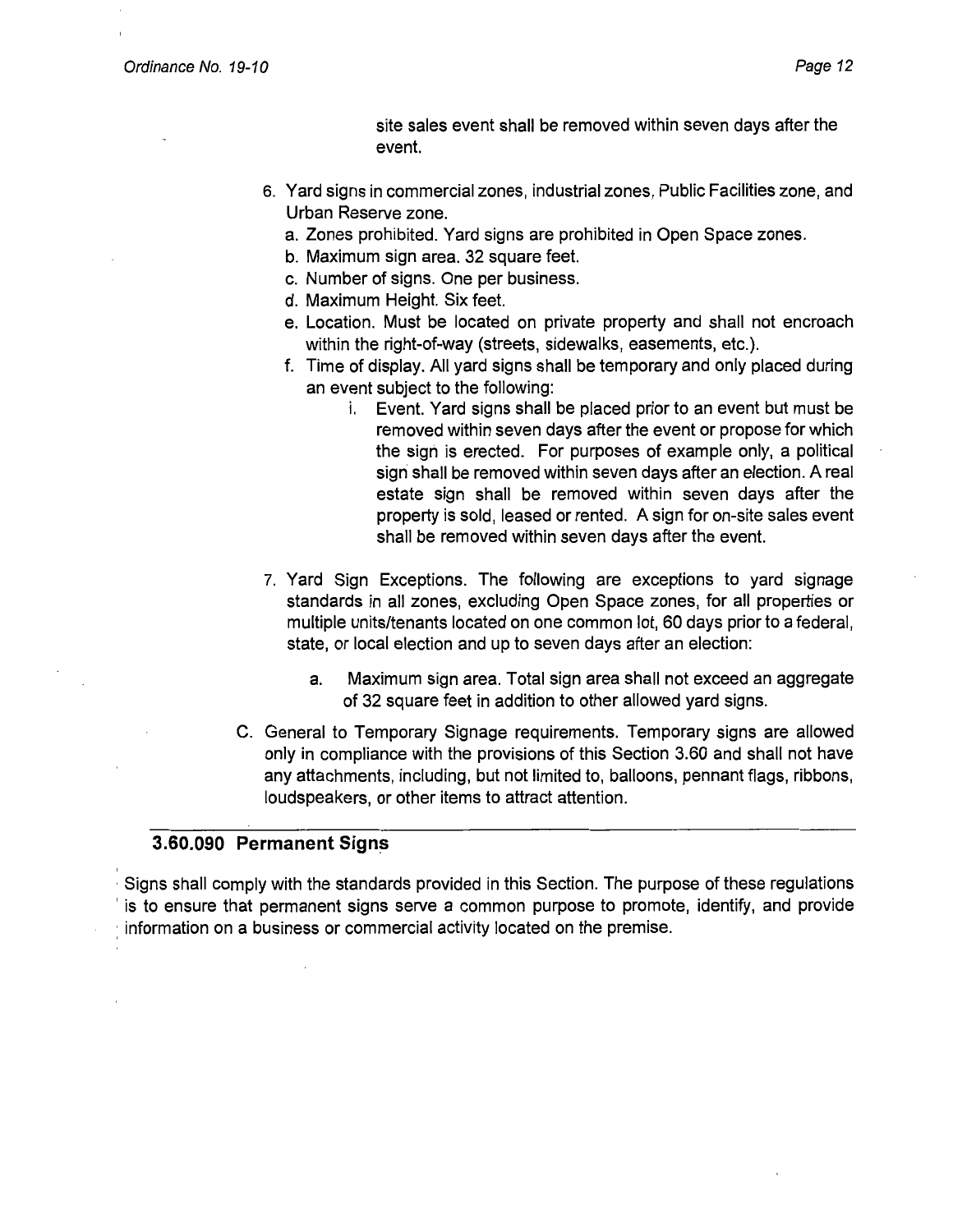Î,



A. Permanent Sign Standards. As listed in Table 3.5, signs shall comply with the following standards applicable to the specific sign type.

| Table 3.5 - Sign Type Performance Standards |                                                                   |                                                                                                                     |                                          |                                       |                                                                                                                                                                                                                                                                                                                                                                                                                                                                                 |  |  |
|---------------------------------------------|-------------------------------------------------------------------|---------------------------------------------------------------------------------------------------------------------|------------------------------------------|---------------------------------------|---------------------------------------------------------------------------------------------------------------------------------------------------------------------------------------------------------------------------------------------------------------------------------------------------------------------------------------------------------------------------------------------------------------------------------------------------------------------------------|--|--|
| Sign Type                                   | Zones<br><b>Allowed</b>                                           | Max. Sign<br>Area <sup>1</sup>                                                                                      | <b>Number</b><br>of sign(s)<br>permitted | Max.<br>Height.                       | <b>Special Requirements</b>                                                                                                                                                                                                                                                                                                                                                                                                                                                     |  |  |
| 1.Awning                                    | Commercial<br>zones, Industrial<br>zones, PF zone,<br>and UR zone | One square<br>foot per one<br>lineal foot of<br>awning<br>canopy, not to<br>exceed 50%<br>coverage of the<br>awning | One per<br>business<br>or tenant         | Not<br>above<br>first<br>story        | (a) Minimum vertical clearance from the<br>ground of eight feet.<br>(b) May project a maximum of five feet<br>into the right-of-way with approved<br>encroachment permit.<br>(c) Valance limited to 75% maximum<br>coverage.                                                                                                                                                                                                                                                    |  |  |
| 2. Free<br>Standing                         | Commercial<br>zones, Industrial<br>zones PF zone,<br>and UR zone  | $36$ s.f.                                                                                                           | One per<br>property                      | Six feet                              | (a) New cabinet type signs shall be<br>prohibited in the CVS, VS, CB, and<br>CBO zones.<br>(b) A singular pole, whether circular or<br>rectangular is prohibited.<br>(c) In the CVS and RC zones<br>properties with frontage along El<br>Camino Real are allowed one<br>freeway oriented free-standing<br>monument sign as follows:<br>Maximum height shall not<br>exceed 40-feet for freestanding<br>monument signage.<br>Total sign area shall not<br>exceed 100 square feet. |  |  |
| Projecting<br>3.                            | Commercial<br>zones, Industrial<br>zones, PF zone,<br>and UR zone | $15$ s.f.                                                                                                           | One per<br>public<br>street<br>frontage  | 20 feet<br>above<br>finished<br>grade | (a) May encroach up to two feet within<br>the right-of-way with issuance of an<br>encroachment permit.<br>(b) Sign shall be perpendicular to the<br>building or wall.<br>(c) Sign may be at an angle if located<br>at the corner of a building located<br>on a corner lot.                                                                                                                                                                                                      |  |  |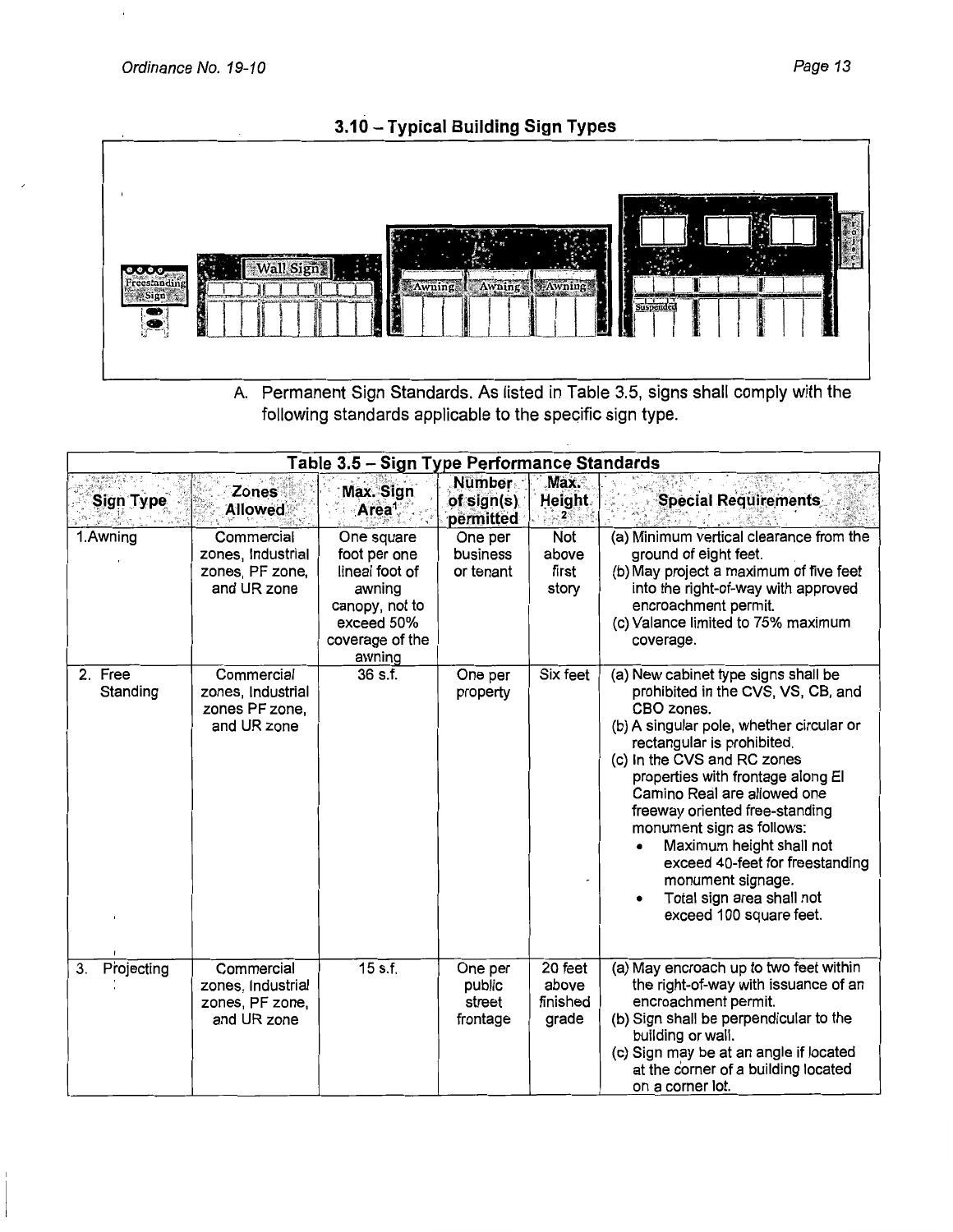| Table 3.5 - Sign Type Performance Standards |                                                                    |                                                                   |                                                                                                                                                |                                           |                                          |                                                                                                                                                                                                                                                                                                                                                                                                                                                                                                                                                                   |  |
|---------------------------------------------|--------------------------------------------------------------------|-------------------------------------------------------------------|------------------------------------------------------------------------------------------------------------------------------------------------|-------------------------------------------|------------------------------------------|-------------------------------------------------------------------------------------------------------------------------------------------------------------------------------------------------------------------------------------------------------------------------------------------------------------------------------------------------------------------------------------------------------------------------------------------------------------------------------------------------------------------------------------------------------------------|--|
|                                             | Sign Type                                                          | <b>Zones</b><br><b>Allowed</b>                                    | Max. Sign<br>Area <sup>1</sup>                                                                                                                 | <b>Number:</b><br>of sign(s)<br>permitted | Max.<br><b>Height</b>                    | <b>Special Requirements</b>                                                                                                                                                                                                                                                                                                                                                                                                                                                                                                                                       |  |
|                                             | Suspended                                                          | Commercial<br>zones, Industrial<br>zones, PF zone,<br>and UR zone | 10 s.f.                                                                                                                                        | One per<br>business<br>or tenant          | Not<br>above<br>first<br>story           |                                                                                                                                                                                                                                                                                                                                                                                                                                                                                                                                                                   |  |
| 5.                                          | Wall                                                               | Commercial<br>zones, Industrial<br>zones PF zone,<br>and UR zone  | One square<br>foot per lineal<br>foot of<br>business/<br>building<br>frontage                                                                  | One per<br>public<br>street<br>frontage   | <b>Based</b><br>on<br>building<br>height | (a) Business frontage is the lineal front<br>of owned or leased space.<br>(b) Wall signs shall be located below<br>the top of the parapet or roofline on<br>single story buildings and below the<br>second-floor sill on multi-story<br>buildings.<br>(c) Cabinet type signs shall be<br>prohibited in the CVS, VS, CB, and<br>CBO zones.<br>(d) An additional wall sign may be<br>permitted for a business that has an<br>additional building face visible from<br>the right-of-way.<br>(e) The sign's size shall be in scale<br>and proportion to the building. |  |
| 6.<br>7.                                    | Permanent<br>Window<br>Signs/<br>Lettering                         | Commercial<br>zones, Industrial<br>zones PF zone,<br>and UR zone  | 50 percent of<br>window area,<br>except CVS,<br>VS, CB and<br>CBO zones<br>33 percent of<br>window area in<br>CVS, VS, CB,<br>and CBO<br>zones | One per<br>business<br>or tenant          | Not<br>above<br>first<br>story           | (a) Limited to lettering, graphics, and<br>perforated window film.<br>(b) Window area is aggregate of both<br>temporary and permanent signage.                                                                                                                                                                                                                                                                                                                                                                                                                    |  |
|                                             | Notes:<br>1.1<br>Maximum sign area measured in square feet (s.f.). |                                                                   |                                                                                                                                                |                                           |                                          |                                                                                                                                                                                                                                                                                                                                                                                                                                                                                                                                                                   |  |

#### 2., Maximum height measured in feet (ft) and from finished grade for all sign types.

### 3.60.100 Special Consideration Signs

- A. Signs with special consideration. This Section applies to permanent signs that are unique, or for sites located in specific locations, or based on size of sites.
	- 1. Changeable copy signs.
		- a. Zones allowed. Commercial zones, industrial zones, and Recreational, Education, and Public uses in residential zones as defined in Section 2.20.030.
		- b. Number of signs. One per property.
		- c. Maximum height. Six feet.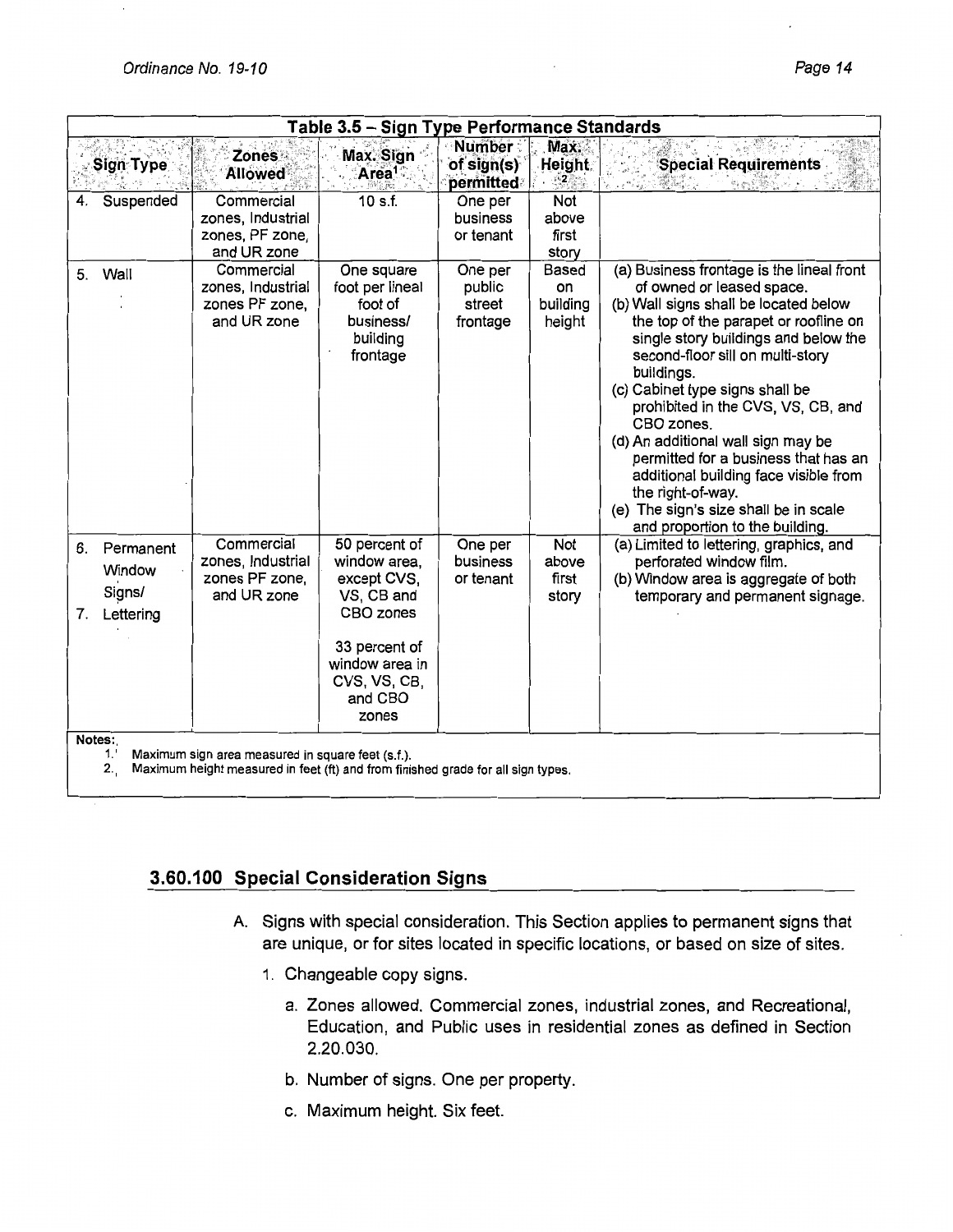- d. Design standards. Signs shall comply with design standards in Section 3.60.070.C.
- e. Permit requirements. A Sign Program shall be approved by the Planning Commission.
- 2. Site Directional/Wayfinding signs.
	- a. Zones allowed. Commercial and Industrial zones.
	- b. Maximum height. Five feet.
	- c., Design standards. Signs shall comply with design standards in Section 3.60.070.C.
	- d. Permit requirements. A Sign Program shall be approved by the Planning Commission.
- 3. Residential Identification Signs.
	- a. Zones allowed. All residential zones.
	- b. Maximum sign area. 24 square feet.
	- c. Maximum sign height. Six feet.
	- d. Number of signs. One per street frontage.
	- e. Minimum number of units. A minimum of five units are required for installation of residential identification signs.
	- f. Design standards. Signs shall comply with design standards in Section 3.60.070.C.
	- g. Permit requirements. A Sign Permit shall be approved by the Director.
- 4. Free Standing Monument Sign Exception. In the RC zone east of 14<sup>th</sup> Street with frontage along West Grand Avenue exceptions to Section 3.60.090 are allowed as follows:
	- a. Properties less than 20,000 square feet with more than three tenants. One free standing monument sign per street frontage with a maximum height of 10 feet not exceeding 60 square feet is permitted.
	- b. Properties greater than 20,000 square feet. One free standing monument sign per street frontage with a maximum height of 15 feet not exceeding 120 square feet is permitted.
	- c. Permit requirements. A Sign Program shall be approved by the Planning Commission.

#### **3.60.110 Nonconforming Signs**

A. Applicability. This Section applies to any permanent sign, including its physical structure and supporting elements, which was lawfully erected and maintained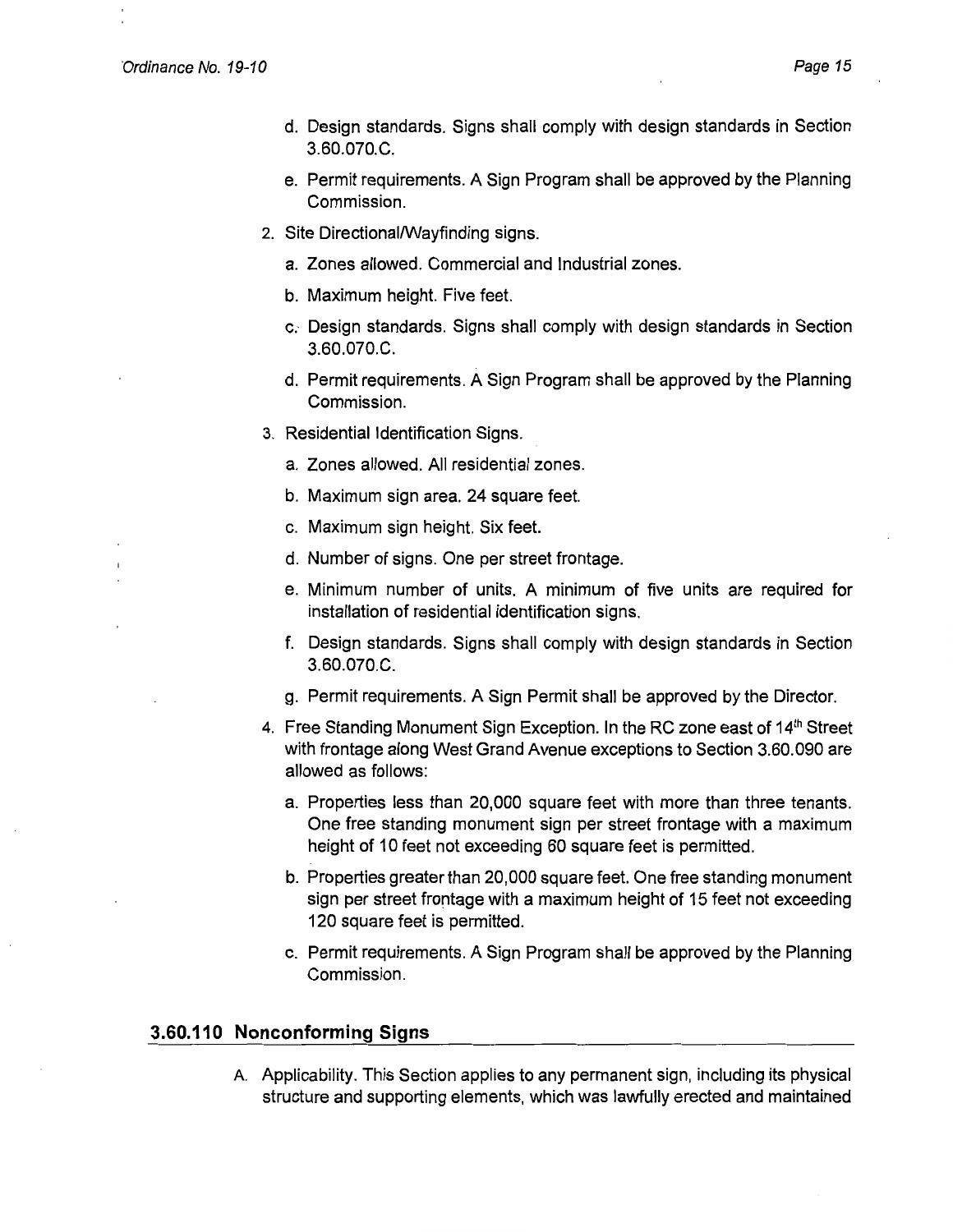in compliance with all applicable laws in effect at the time of original installation, but which does not currently comply with the provisions of this Section.

- B. Allowed modifications to nonconforming signs. The following modifications to nonconforming signs are allowed:
	- 1. The use of a nonconforming sign may continue and shall be maintained in good condition as required by this Section, unless provided otherwise.
	- 2. Sign copy and sign face changes, non-structural modifications, and nonstructural maintenance (e.g., painting and rust removal) are allowed if there is no alteration to the physical structure or support elements of the sign.
	- 3. A non-conforming sign may be restored to its original condition if less than 50 percent of the sign is damaged, provided that the restoration is started within 90 days of the damage occurring and diligently completed. A nonconforming sign is deemed to be more than 50 percent damaged, if the estimated cost of re-construction or repair exceeds 50 percent of the replacement cost as determined by the Director based on an appraisal prepared by the owner.
- C. Prohibited modifications to nonconforming signs. A nonconforming sign shall not be:
	- 1. Changed to another nonconforming sign;
	- 2. Structurally altered to extend its useful life;
	- 3. Altered unless required by law or unless the alteration results in the elimination of the nonconformity;
	- 4. Enlarged; or
	- 5. Moved or replaced.
- D. A nonconforming sign shall be removed or modified to comply with this Section if the following occurs:
	- 1. Any modifications prohibited by Subsection 3.60.11 O.C are made to the sign;
	- 2. The sign is temporary; or
	- 3. The sign is or may become a danger to the public or is unsafe.

### **3.60.120 Signs on City Property**

A Any sign placed on property owned by the City, or within the right-of-way of a dedicated public street without the permission of the City may be removed by the City without prior notice.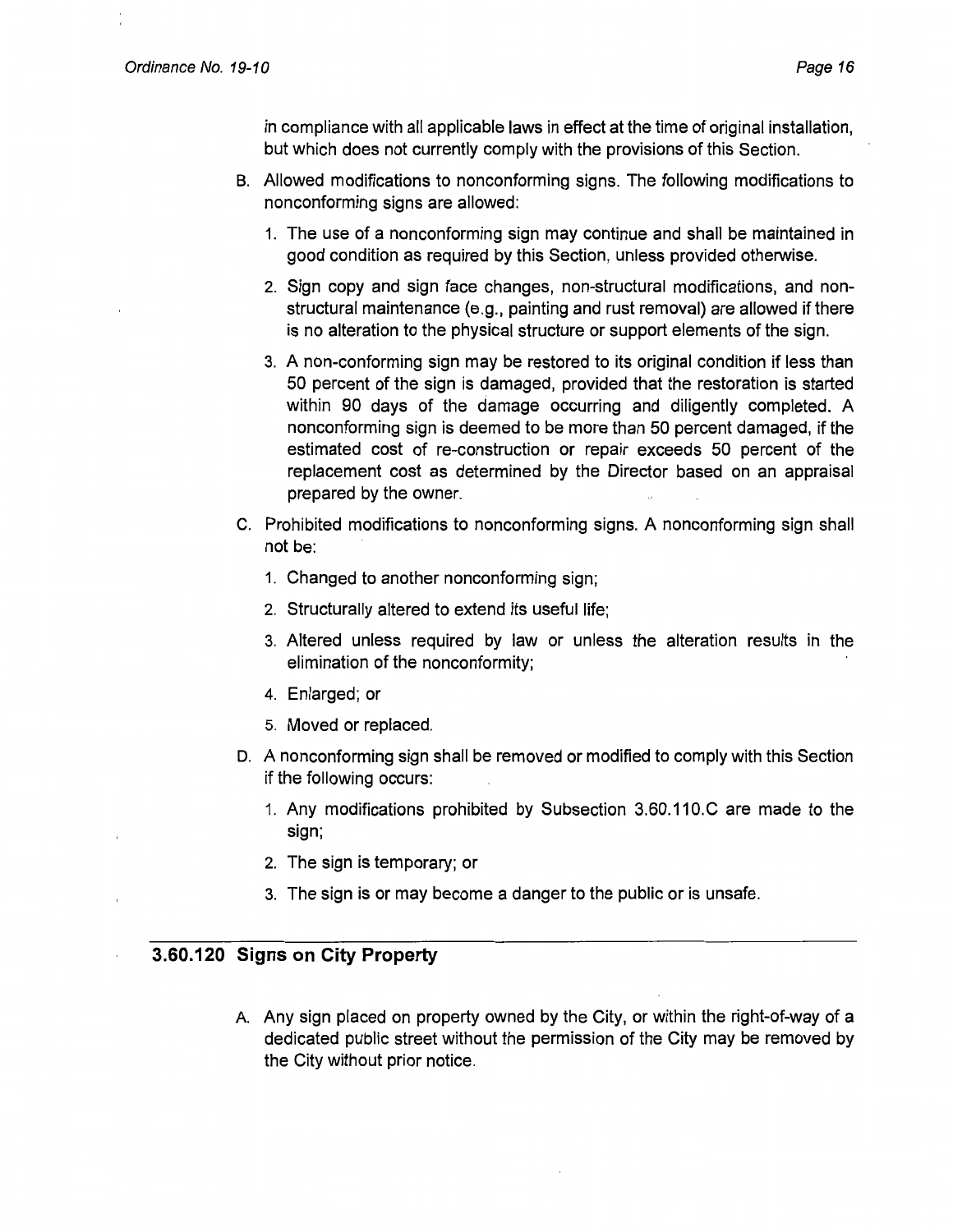**PART 2.** Article IX Development Code, Section 9.10.050 Sign Regulation Definitions is hereby added as follows:

# **'9.10 Definitions**

Sections:

9.10.010 - 9.10.020 -

9.10.030 -

9.10.040 -

9.10.050 - Sign Regulation Definitions

### **9.10.050. Sign Regulation Definitions**

For the purposes of Section 3.60, Sign Regulations, the following definitions shall apply:

**Abandoned Sign.** Any lawfully erected sign that, for a period of 180 days or more, no longer advertises or identifies an ongoing business, activity, product, service, or other use available on the premise where the sign is located.

**A-frame Sign.** A freestanding portable sign ordinarily in the shape of an "A" or some variation thereof, which is readily moveable and not permanently attached to the ground or any structure; also referred to as a sandwich board sign.

**Alteration.** Any change of size, shape, illumination, position, location, construction or supporting structure of an existing sign.

**Animated Sign.** A sign with action or motion, rotating, flashing or color changes.

**Art Mural.** A non-commercial message that does not use an image, logo, or trademark to promote a commercial product or service and therefore not subject to sign ordinance regulations.

**Awning Sign.** A covering attached to the exterior wall of a building. It is typically composed of canvas woven of acrylic, cotton or polyester yarn, or vinyl laminated to polyester fabric that is stretched tightly over a light structure of aluminum, iron or steel, possibly coot or transparent material.

**Banner Sign.** A temporary sign composed of cloth, canvas, plastic, fabric, or similar lightweight, non-rigid material that can be mounted to a structure with cord, rope, cable, or a similar method.

**Base.** Constructed of material such as wood, steel, aluminum, concrete block, brick or other types of materials that support a solid freestanding sign structure.

**Building Face.** Any exterior elevation of a building. .

**Building Frontage.** The width of a building occupied by a single business tenant that fronts on a public street where customer access to the building is available. Width is measured as the widest point on an architectural elevation.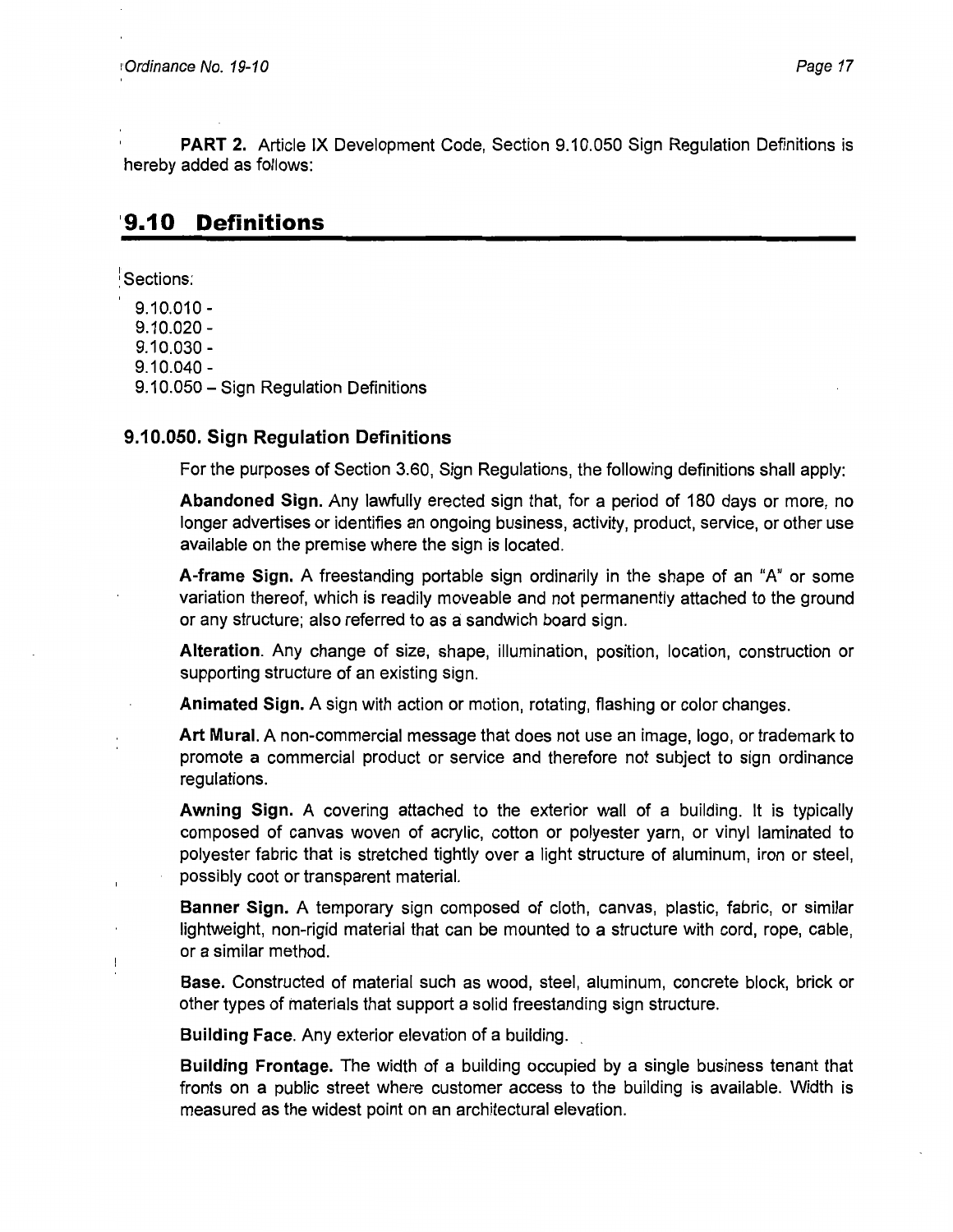Ţ

**Business Information Sign.** Signs that are a part of a business operation that are nonilluminated signs that provide business information including types of purchase methods accepted such as credit card, business hours, menus, and other informational signs that pertain to the business.

**Cabinet Sign.** Also referred to as "can sign". A sign that contains all the text and/or logo symbols on the display face of an enclosed cabinet, where text is static and non-digitally displayed. Cabinet signs typically are internally illuminated with sign faces transparent to be visible during evening hours.

**Canopy Sign.** Any sign that is part of a projecting awning, canopy, or other fabric, plastic, or structural protective cover over a door, entrance or window or outdoor service area, or otherwise attached to a building face.

**Changeable Copy Sign.** A sign with changeable copy, regardless of the method of attachment or the materials of construction, that is non-digital.

**Commercial Message.** Any wording, logo or other representation that, directly or indirectly, names, advertises or calls attention to a commercial or industrial business, product, good, service or other commercial or industrial activity.

**Commercial Sign.** Any sign with wording, logo, or other representation that, directly or indirectly, names, advertises, or calls attention to a business, product, service, or other commercial activity.

**Commercial Zones.** Commercial zones include the following zones: OP, NC, CB, CBO, VS, CVS, RC, CC, and CGC.

**Digital Display.** The portion of a sign message made up of internally illuminated components capable of changing a message periodically. Digital displays may include but not limited to LCD, LED, plasma, or high intensity displays (hid).

**Directional Sign.** Signage that directs pedestrians or drivers to locations such as parking, drop off, or other wayfinding elements.

**Directory Sign.** A sign less than 8 square feet that directs pedestrians or visitors to tenants within a multi-tenant building.

**Event.** An occasion, gathering, or activity that is temporary in nature and has a set start time and end time. An example of an event includes but not limited to a sale or rental of a property, an "open-house" for the sale or rental of a property, a religious gathering, a federal/state/local election, garage or yard sale, etc.

**Flag.** A device, generally made of flexible materials, usually cloth, paper or plastic, usually used as a symbol of a government, school, or religion, corporation, or other lettering or symbols, and may contain either a not containing a commercial message or noncommercial message.

**Foot Candle.** A unit of illuminance or illumination, equivalent to the illumination produced by a source of one candle at a distance of one foot and equal to one lumen incident per square foot.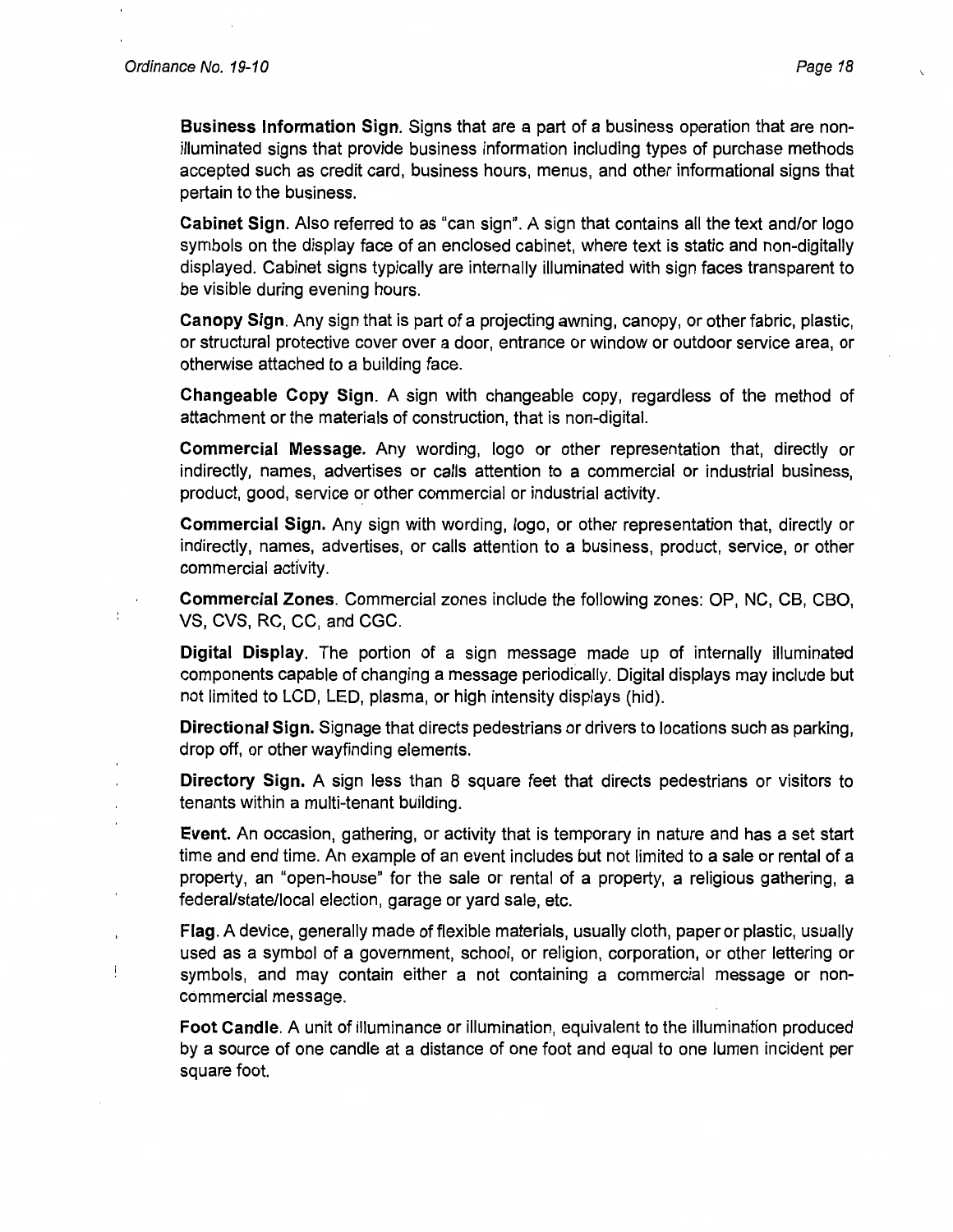Ï

**Freestanding Sign.** Any sign supported by structures or supports that are placed on, or anchored in, the ground which are independent from any building or other structure. These signs are also known as monument signs, and pylon signs.

**Feather Flag.** Also known as a blade sign, teardrop sign, or similar type of temporary signage that is constructed of cloth, canvas, plastic fabric, or similar lightweight, non-rigid material and that is supported by a single vertical pole mounted into the ground or portable structure for means of advertising.

**Illegal Sign.** Any sign erected without complying with all ordinances and regulations in effect at the time of its construction and erection or use.

**Illuminated Sign.** Any sign employing the use of lighting sources for the purpose of decorating, outlining, accentuating or brightening the sign area.

**Industrial Zones.** Industrial zones include the following zones: I, Cl, and CIC.

**Inflatable Sign.** Any air or gas filled device located, attached, or tethered to the ground, site, merchandise, building, or roof and used for the purpose of signage, advertising or attention-getting.

**Legal Nonconforming Sign.** A sign which was legal when first erected, with all necessary permits, but due to a change in the law it became nonconforming (inconsistent with the current requirements of this Section).

**Lumen.** A unit equal to the light emitted in a unit solid angle by a uniform point source of one candle intensity.

**Mobile Sign.** The use of a moving trailer, automobile, truck, or any other vehicle to display commercial or noncommercial messages primarily for advertising purposes unrelated to the principal use of such vehicle.

**Multi-Faced Sign.** A sign with two or more sign faces where any two sign faces are oriented such that they have an interior angle of greater than forty-five (45) degrees from each other.

**Noncommercial Signage.** Any signage which is not determined to be commercial signage, as defined herein.

**Noncommercial Message.** Any wording, logo or other representation that does not directly or indirectly, name, advertise or calls attention to a commercial or industrial business, product, good, service or other commercial or industrial activity.

**Off-Site Sign.** Signage that is not located on the same legal lot of the business, accommodations, services, or commercial activity served by the sign. In commercial centers where there are multiple legal lots that comprise a commercial center and there is an agreement that allows the use of the sign by the business.

**Off-Site Directional Sign.** Signs displaying direction to a limited duration event that is located off-site and not located within the public right-of-way.

**On-Site Sign.** A sign advertising the business, accommodations, services or commercial activities provided on the site on which the sign is located.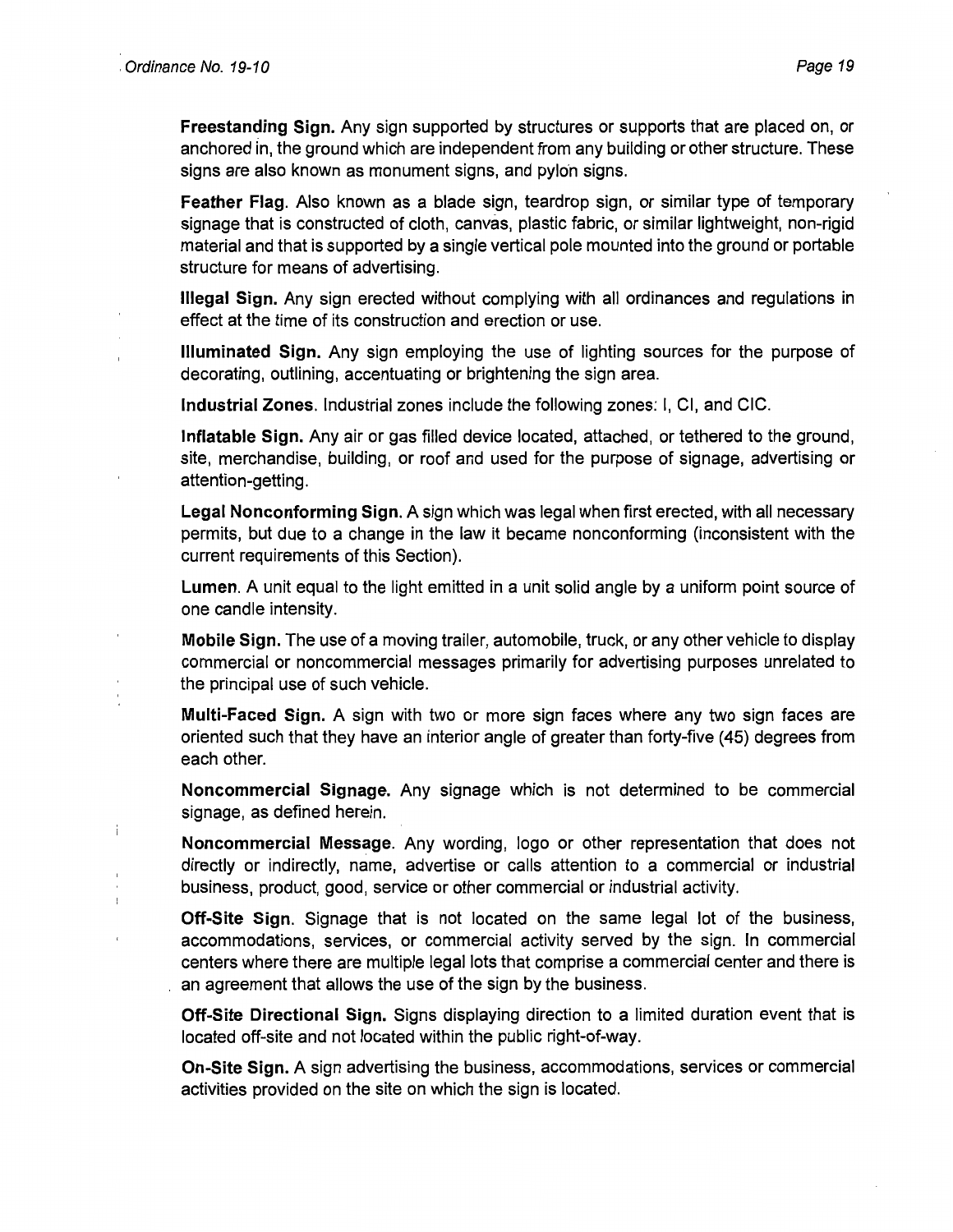$\mathbf{I}$ 

**Open Space Zones.** Open spaces zones include the following zones: COS, OS, CVB, CPB and PR.

**People Sign.** A person, live or simulated, who is attired or decorated with insignia, images, costumes, masks, or other symbols that display commercial messages with the purpose of drawing attention to or advertising for an on-premise activity. Such person may or may not be holding a sign. Also known as human mascots, sign spinner, or walking signs.

**Perforated Window Film.** A calendared adhesive-backed PVC vinyl that contains pattern of round, evenly spaced holes that allow graphics printed on a glass surface, such as windows, to be seen from the outside, but appear invisible from the inside building space.

**Permitted Sign.** Signs permitted pursuant to Section 3.60.

**Pole Signs.** A sign wholly supported by a singular shape and separated from the ground by air.

**Portable Sign.** Any freestanding, moveable sign.

**Projection.** A sign that extends beyond the building wall, where the horizontal sign face is not parallel to a building wall.

**Projecting Sign.** A sign which projects more than two (2) feet from the exterior face of a building wall or facade and which uses the building wall as its primary source of support.

**Projected Image Sign.** A sign which involves an image projected on the face of a wall, structure, sidewalk, or other surface from a distant electronic device such that the image does not originate from the plan of the wall, structure, sidewalk, or other surface.

**Residential Zones.** Residential zones include the following zones: CPR1, R1, CR1, R2, CR2, R3, and CR3.

**Residential Subdivision Sign.** A sign which advertises for sale or lease residential units being constructed or rented within the City of Grover Beach.

**Right-of-way.** A public or private highway, road or thoroughfare which affords the principal means of property access. For the purposes of the signage section, this means roadway/ alleyway, sidewalk (if present), gutter (if present) and curb, whether concrete or asphalt.

**Roof Sign.** A sign erected upon or above a roof (angled surface) or a parapet of a building or structure, and not contained within a dormer (flat surface).

**Sign.** Any device, fixture, placard, or structure that uses any color, form, graphic, illumination, symbol, or writing to advertise, announce the purpose of, or identify the purpose of a person or entity, or to communicate information of any kind to the public, with the exception of the following:

**Sign Copy.** Any words, letters, numbers, figures, designs or other symbolistic representation incorporated into a sign with, the purpose of attracting attention to the subject matter.

**Sign Face.** The surface of the sign upon, against, or through which the message is displayed or illustrated on the sign.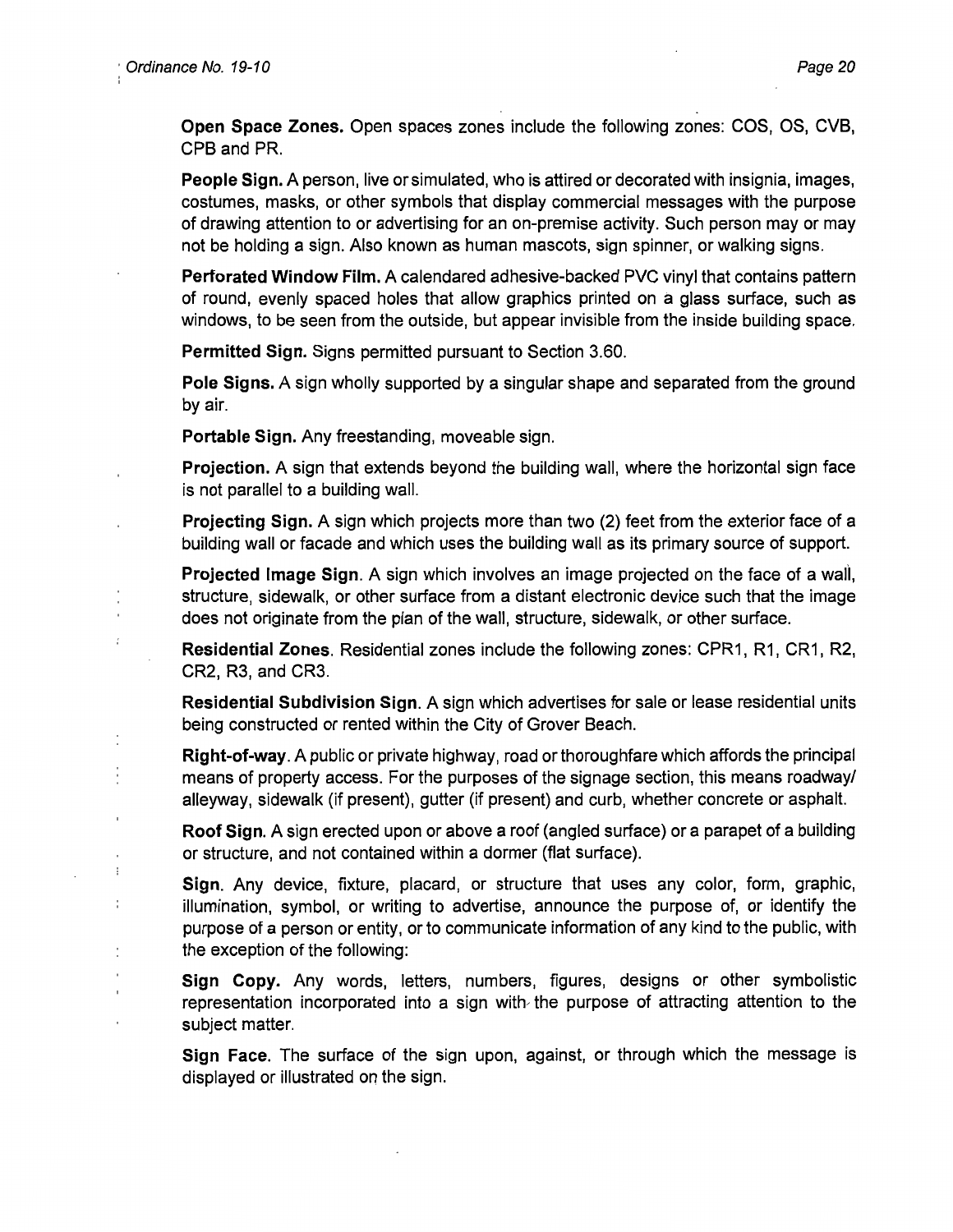÷

**Sign Structure.** Any structure that supports or is capable of supporting any sign as defined in this Section. A sign structure may be a single pole and may or may not be an integral part of the building.

**Site.** A lot, or group of contiguous lots, with or without development, in single ownership, or having multiple owners, all of whom join in an application for signage.

**Snipe Signs.** Means anything that is attached to trees, wires, the. ground, or to other objects that has a message appearing on it that does not apply to the present use of the premises or structure upon which the sign is located.

**Street.** A public or private highway, road or thoroughfare which affords the principal means of access to adjacent lots.

**Suspended Sign.** A sign which hangs from the underside of a roof, a porch, awning, or covered walkway.

**Temporary Sign.** A sign that is not permanently anchored or secured to a building and not having supports or braces permanently secured in the ground, including but not limited to a-frame signs, banner signs, pennants, inflatables signs, flags, feather flags, or similar devices intended for a limited period of display.

**Valance.** A free-hanging projection of fabric below the main frame of an awning to create a decorative skirt.

**Vertical Plane.** A sign passing through the point of sight and perpendicular to the ground and to the structure of the sign.

**Wall Sign.** A sign attached to or painted on the exterior wall of a building or structure with the display surface of the sign approximately parallel to the building or structure wall.

**Wayfinding Sign.** An on or off-premises sign along the path of travel directing potential patrons to an area in which three or more businesses of the same type are located and to businesses within that area

**Window Sign.** A sign that is painted on, attached to, or suspended directly behind or in front of a window or the glass portion of a door.

**Utility Pole.** An outdoor pole consisting of either wood, metal, or other similar material, installed by an entity operating under the jurisdiction of the California Public Utilities Commission or other similar state or federal agency to support telephone, electric, and other cables.

**Yard Sign.** Any temporary sign placed in the ground or attached to a supporting structure, posts, or poles, that is not attached to any building, not including banners.

**PART 3.** Article IX Development Code, Section 6.20.080. Temporary Use Permits, Subsection F Allowed short-term activities is hereby amended as follows:

F. **Allowed short-term activities.** A Temporary Use Permit may authorize the following short-term activities within the specified time limits, but in no event for more than 12 months. Other activities that are proposed to occur for no more than 12 months, but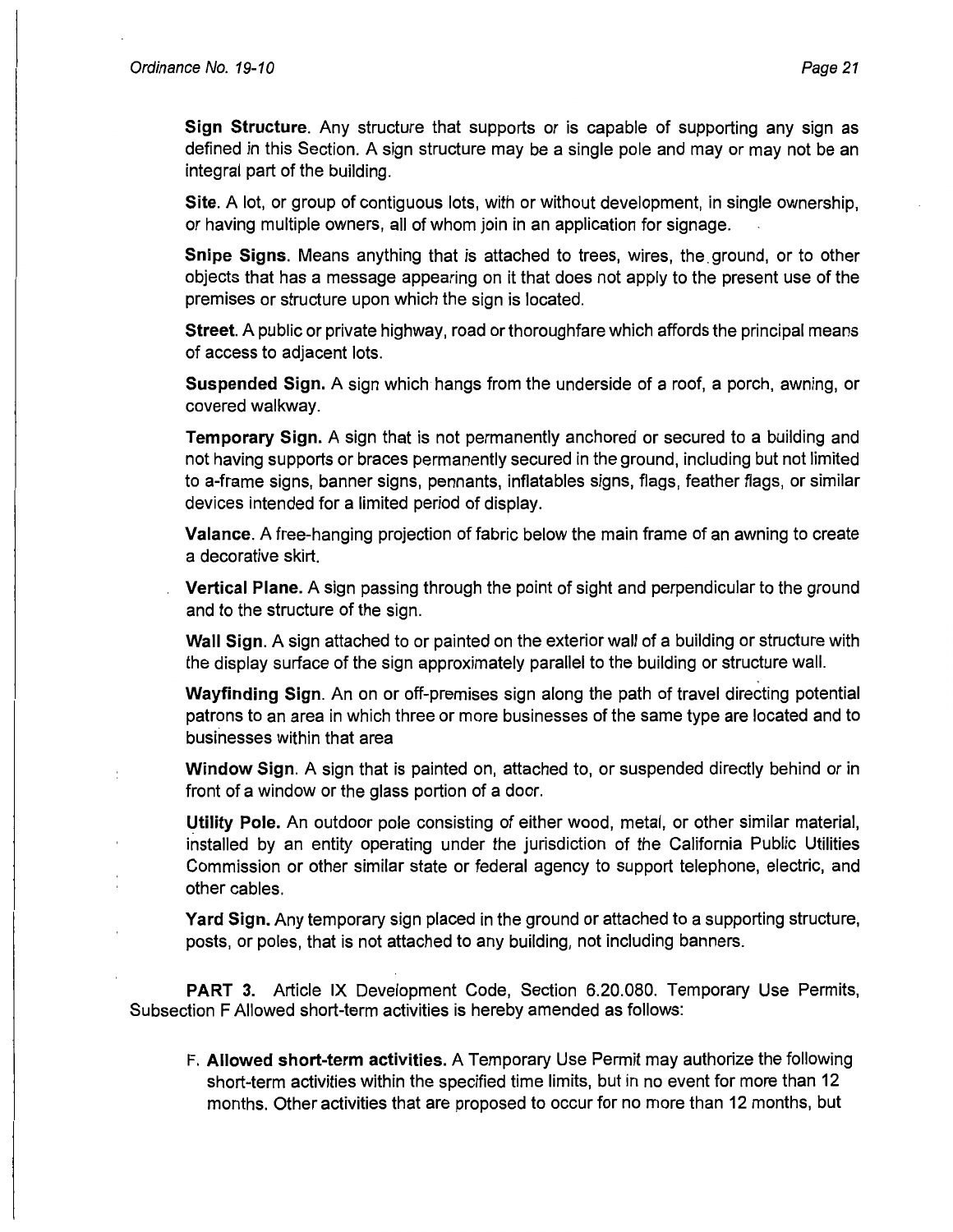do not fall within the categories defined below shall instead comply with the development permit requirements and development standards that otherwise apply to the property.

- 1. Events. Art and craft exhibits, carnivals, circuses, fairs, farmer's markets, festivals, flea markets, food events, open-air theaters, outdoor entertainment/sporting events, promotional events, rummage sales, swap meets, and other special events.
- 2. Seasonal sales lots. Seasonal sales activities (e.g., Christmas tree lots, pumpkins, agricultural products grown on the premises, etc.) including temporary residence/security trailers.
- 3. Model homes & sales office. A model home(s) and/or sales office associated with a residential project. This may include off-site directional signs located on private property with written permission from the property owners. The maximum sign area shall be 36 square feet for each sign and a maximum sign height of six feet.
- 4. Temporary structures. A temporary classroom, office, or similar structure (not for storage), including a manufactured or mobile unit, may be approved as an accessory use for a maximum of 12 months.
- 5. Temporary storage containers. A temporary storage or cargo container not associated with an active building permit may be approved for a maximum of 30 days. The storage container shall be located on-site.
- 6. Temporary office and living quarters. A trailer or mobile home used as a temporary work and/or living quarters when associated with an active construction site.
- 7. Construction yards Off-site. Off-site contractors' construction yards, for an approved non-City construction project. The construction yard shall be removed immediately upon completion of the construction project, or the expiration of the Building Permit authorizing the project, whichever occurs first.
- 8. Similar short-term activities. A short-term activity that the Director determines is similar to the other activities listed in this Section, and compatible with the applicable zone and surrounding land uses.

**PART 4.** Severability. If any section, subsection, sentence, clause or phrase of this Ordinance is for any reason held invalid by a court of competent jurisdiction, such a decision shall not affect the validity of the remaining portions of this Ordinance. The City Council declares that it would have passed this Ordinance and each section, subsection, sentence, clause, or phrase thereof, irrespective of the fact that one or more sections, subsections, sentences, clauses, or phrases, be declared invalid.

**PART** 5. All ordinances and parts of ordinances in conflict with those sections amended or added herein are hereby repealed.

**PART** 6. Effective Date. This Ordinance shall not become effective and in full force and effect until 12:01 a.m. on the thirty first day after its final passage and final certification by the